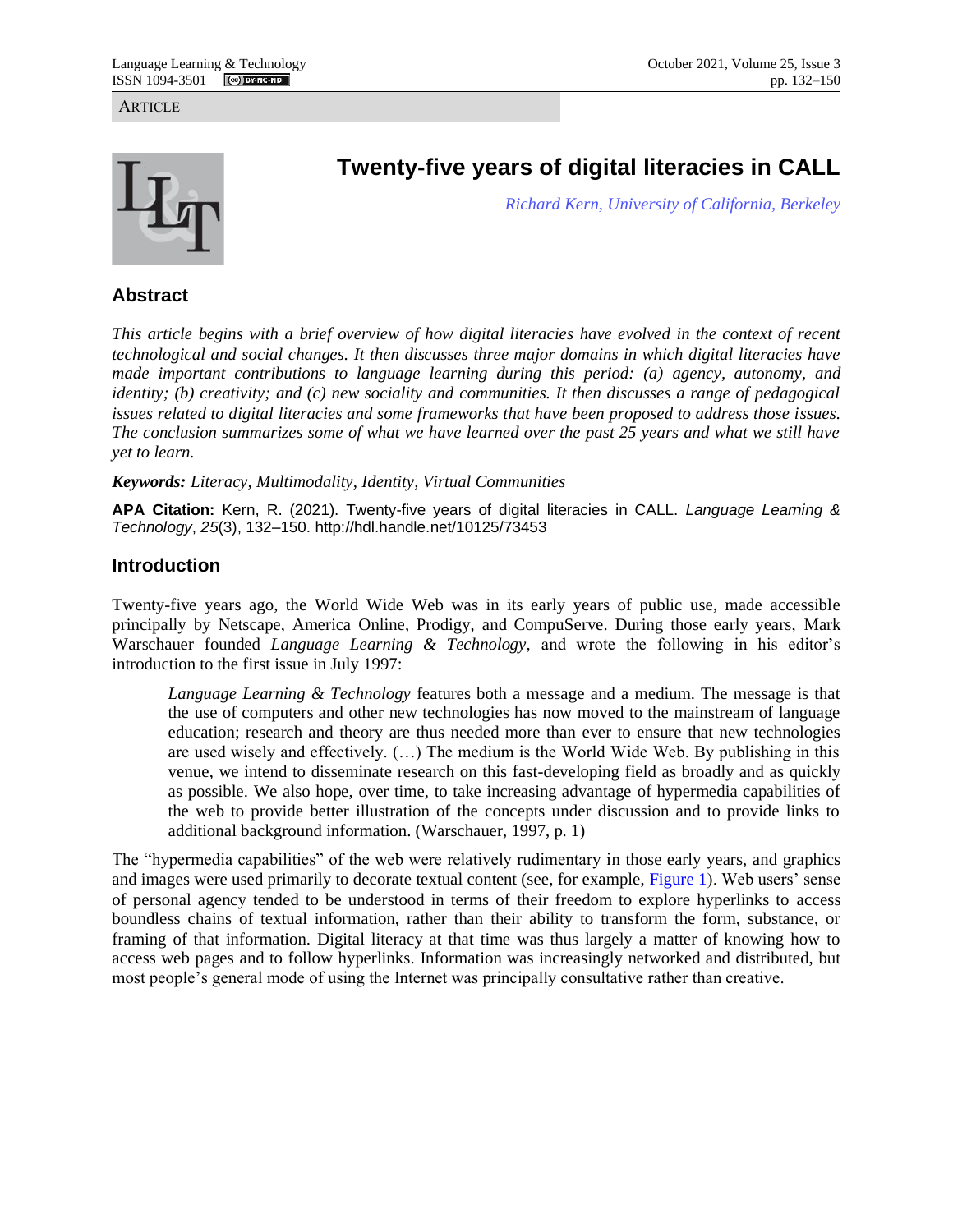#### <span id="page-1-0"></span>**[Figure 1](#page-0-0)**

*The Homepage of the UC Berkeley Website as of October 30, 1996*



<span id="page-1-2"></span><span id="page-1-1"></span>In just a few years, however, the Internet became profoundly more personal, creative, and social in its content, its multimodality, and its connectivity. Whereas early Internet use largely meant connecting to static websites created by others, people soon came to create their own personal websites featuring their writing, photography, artwork, music, and other forms of self-expression. Web 2.0 ushered in a shift in emphasis from publishing to social participation, whereby people engaged one another by tagging, liking, friending, and posting on social media platforms[.](#page-12-0)<sup>1</sup> Over time, massively popular sites such as Wikipedia, Facebook, Twitter, YouTube, and Instagram developed—and their entire content was dynamically produced by literally billions of individual users[.](#page-12-1)<sup>2</sup> Not only was this the first time in history that widelydisseminated content had been generated by the masses, but also, and most importantly, it was the first time that ordinary individuals had the possibility of communicating with potentially hundreds, thousands, or even millions of people around the world. In educational contexts, teachers were no longer gatekeepers of information. Meanwhile, the balance of text versus image shifted, with people increasingly accessing visual images (static or animated) on the Internet, such that today more than 70% of mobile data traffic consists of video content (Williams, 2020). "Writing," in this multimodal hypertextual environment, had become the more comprehensive activity called "authoring," involving the use of design templates and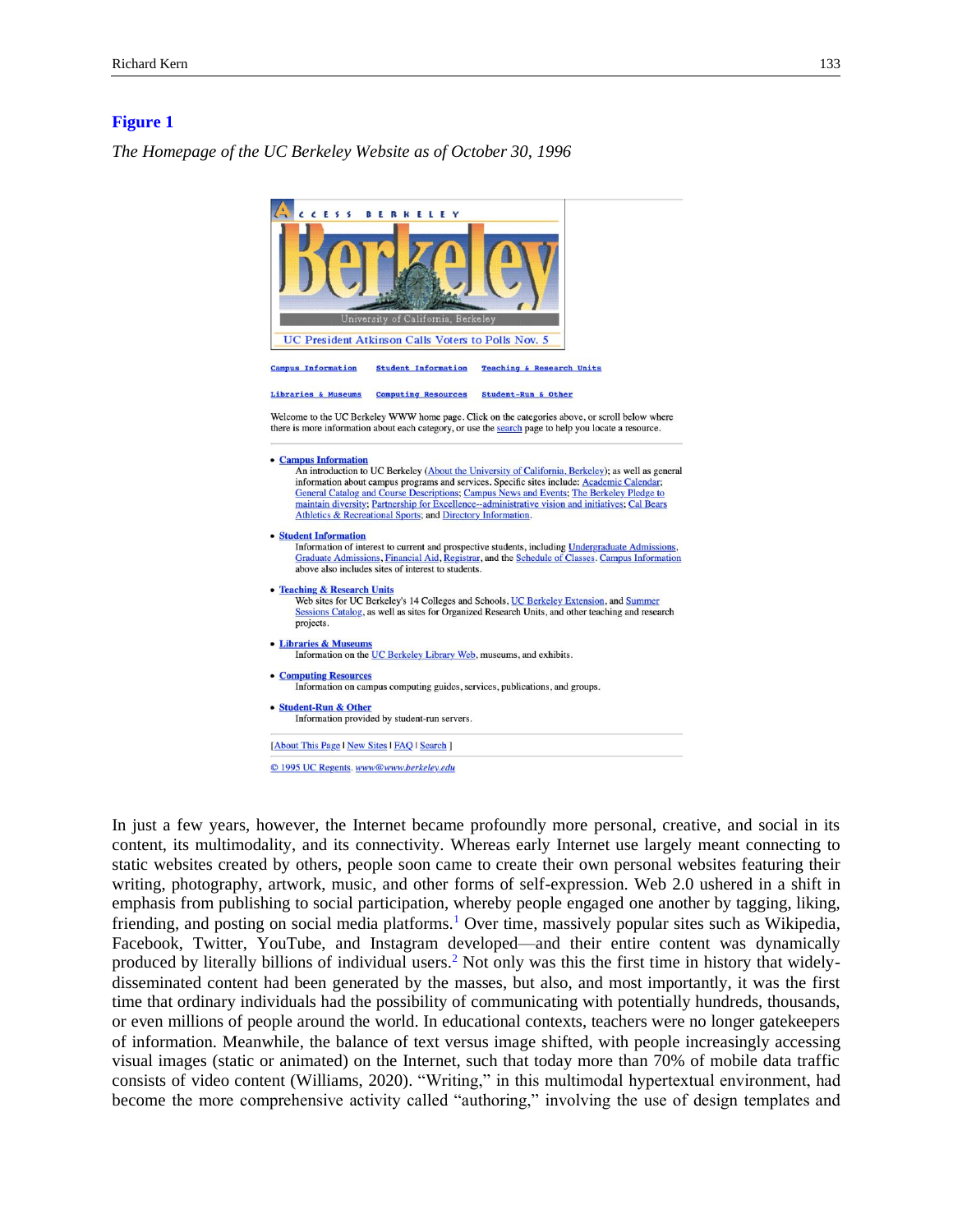sometimes programming skills.

This thumbnail sketch gives us a sense of how digital literacy has evolved over the past 25 years. Most broadly, digital literacy is a constellation of symbolically mediated practices that involve various kinds of knowledge, predispositions, and skills to deal with texts in electronically-mediated environments. As these environments are often multimodal and multi-participatory (and sometimes multicultural), they require a complexified view of literacy that goes well beyond the skills of encoding and decoding print. Literacy is therefore frequently pluralized (literac*ies*) to reflect the many different forms, functions, and goals of people's literacy practices in different social contexts. For example, sharing and commenting on images in Instagram or Flickr involves a different set of knowledge, skills, and practices than designing a personal website. Email, text messages, and tweets are all forms of electronic writing, but they each have their unique genre constraints, and their compositional features will vary with the intended audience and purpose. Because the knowledge, skills, and practices involved in digital literacies are so wide-ranging, no one is ever "digitally literate" in all possible ways.

Just as literacy has changed, the artifacts of literacy—texts—have also changed significantly over the past 25 years. Whereas print texts are fixed and bounded, electronic texts are often difficult to delimit in space and time because they are accessible via multiple points, and thus potentially amended, reshaped, resituated, and hypertextually linked to one another by multiple parties. They are further fluid in the sense that they may appear differently as they are displayed on different digital devices. This is important in the classroom, because students and teachers may think they are looking at the 'same' text, and yet they may in fact be seeing something different on their respective screens. Authorship can be blurred or indeterminate due to anonymity, identity play, collaboration, multimedia appropriation and remixing, all of which are part and parcel of contemporary online life. This raises questions tied to authenticity, originality, plagiarism, and other related notions in education. From a teacher's perspective, the recent blurring of such core notions raises new questions concerning how we should (re)define and evaluate learning, where we situate accountability, and how we foster in our students a sense of moral responsibility for their actions in digital environments.

These changes in literacy and technology have, of course, evolved dynamically with increasing globalization, new ways of working and entertaining ourselves, new ways of performing identity, and new ways of participating in local, national, and global communities. The proliferation of digital media, which are integrated, supported, and promoted through networks of human relationships, has contributed immensely to the global interconnectedness of people. In the process, however, it has also created the infrastructure for what Zuboff (2019) calls *surveillance capitalism*. Surveillance capitalism is based on behavioral data (our online actions, voices, interests, personalities, and emotions), and involves what Zuboff calls *behavioral surplus*, *behavioral predictions*, and *behavioral futures markets*. The proliferation of digital media has also has facilitated mass dissemination of misinformation, international interference in elections, and symbolic inequality (through various types of digital divides). Dealing with these realities is an important dimension of literacy in the digital age. As Guikema and Williams (2014) point out,

Digital literacies are conceptualized as a way of being an engaged, responsible, reflective citizen in a 21st-century global community permeated by multimodal technologies. It is therefore critical that digital literacies be integrated throughout foreign/second language education, where multiple communities, identities, languages, and cultures converge. (p. 3)

Most recently, the COVID-19 pandemic has put digital literacies at the heart of *all* learning. With schools closed, travel and study abroad curtailed, policies of separation and enclosure enacted, digital technologies have allowed people to stay in touch, to learn from one another, and to keep abreast of what is happening in other parts of the world. Affecting some 1.6 billion students, the coronavirus pandemic has been described by United Nations Secretary-General Antonio Guterres as "a generational catastrophe that could waste untold human potential, undermine decades of progress, and exacerbate entrenched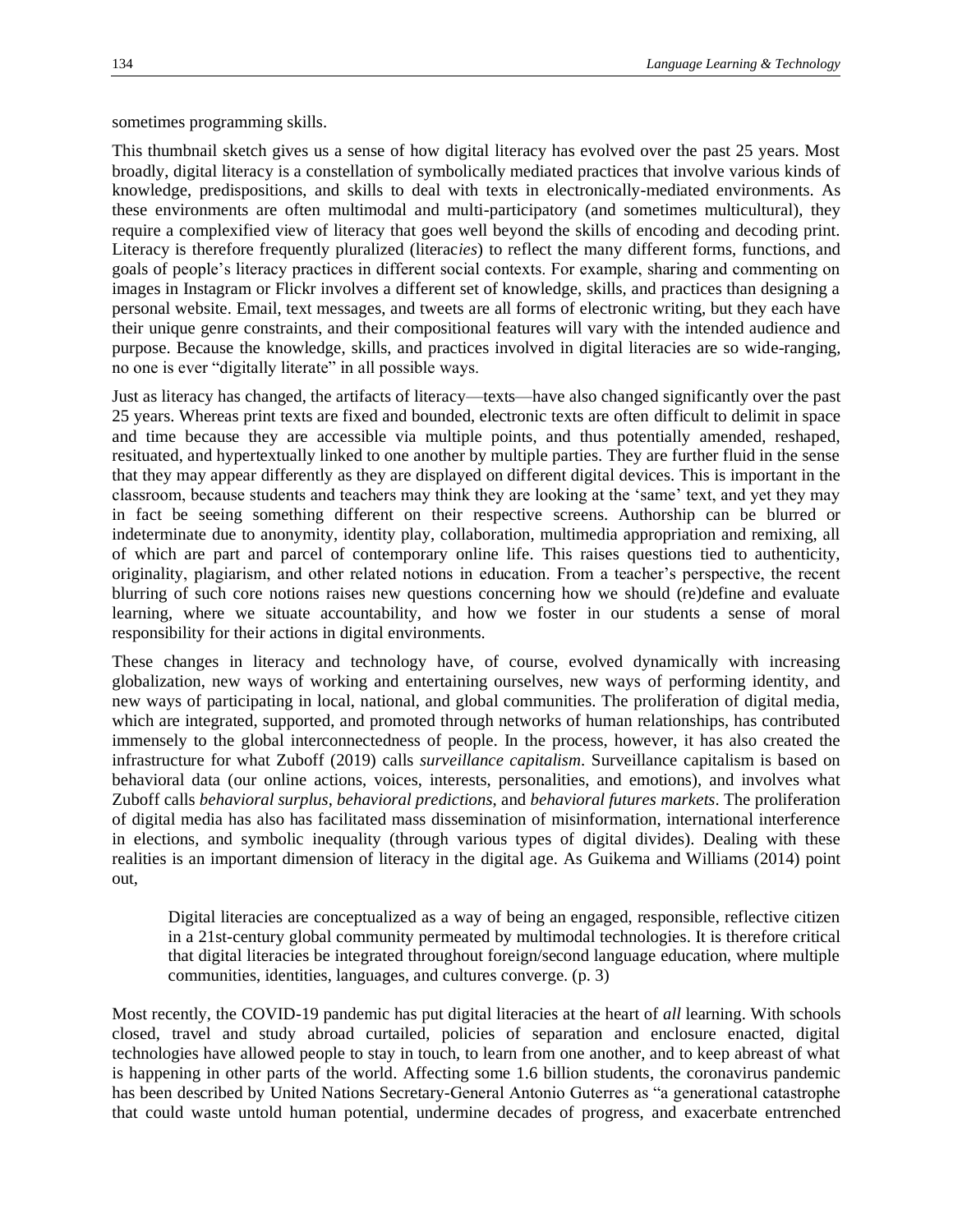inequalities"(CBS News, 2020). Guterres specifically called for investment in digital literacy and infrastructure to mitigate this catastrophe.

How have digital literacies affected language learning? Scholarship on this topic has been extensive, and interested readers should consult the many **books** (e.g., Barton & Lee, 2013; Carillo, 2019; Coiro et al., 2008; Cope & Kalantzis, 2000; Gillen, 2014; Gilster, 1997; Guikema & Williams, 2014; Hawisher & Selfe, 2000; Jones & Hafner, 2012; Kern, 2015; Kress, 2003; Lanham, 1993; Lankshear & Knobel, 2006, 2008; Oskoz & Elola, 2020; Reinking et al., 1998; Snyder, 1998; Warschauer, 1999), **review articles** (e.g., Gillen et al., 2010; Godwin‐Jones, 2015; Lotherington & Jenson, 2011; Oskoz & Elola, 2016; Reinhardt & Thorne, 2019; Ware et al., 2016; Warschauer, 2010) and **special issues** (e.g., Early et al., 2015; Hafner et al., 2015; Meyers et al., 2013; Thomas & Peterson, 2014; Yi et al., 2020) that have been devoted to the topic. My intention here is not to provide yet another review of this area of research and pedagogy, but rather to highlight some of the significant novel contributions that the digital medium offers language learners, which I have grouped into three themes: (a) agency, autonomy, and identity; (b) creativity; and (c) new sociality and communities.

## **Major Contributions to Language Learning**

## **New Opportunities to Develop Agency, Autonomy, and Express Identities**

Lotherington and Ronda (2014) say it well:

If language teaching is to borrow a page from the digital revolution, it is this: digital users are recast from novice to expert in the making. Learners are agentive in their own learning, not bereft of authority as in the analog classroom. (p. 19)

Rather than being dependent on the teacher, the class, and the curricular materials, digital-era language learners can make use of a wealth of resources on the Internet. These include reference materials (e.g., dictionaries, grammars, encyclopedias), tutorials (on a variety of linguistic and cultural topics), artistic productions (e.g., music, films, exhibits), day-to-day information and vocabulary (through news sites, business websites, websites on any interest under the sun), and, perhaps most significant, engagement with other speakers of the language through social media, forums, telecollaborative exchanges, and so forth.

<span id="page-3-1"></span><span id="page-3-0"></span>This shift has tremendous implications for language learning. As just one example, consider the case of "TexFrançais" a young American learner of French who began a YouTube channel in 2011 to connect with French speakers and today has 42,400 subscribers (see [Figure 2](#page-4-0) for the trajectory of viewership of one of TexFrançais's early videos—as of this writing this same video now has had 1,740,360 views). Through his videos (and the thousands of comments they elicit), TexFrançais obtains not only massive language input and opportunities for interaction but also he creates a new identity in French that is different from his identity in his communities in Texas and Boston (Codreanu & Combe, 2018; Combe, 2017). Moreover, his "virtual" communication (which is real, albeit with people he has never met face to face) can affect his real-world social contexts and identity formation[.](#page-12-2)<sup>3</sup> This kind of social dynamic can also enhance learner autonomy, as discussed by Hafner and Miller (2011), who showed that learners making digital videos were "forced" to use their L2 (English) independently in researching and writing their script, in filming, and doing voice-overs. Moreover, by engaging an authentic audience by sharing their videos over the Internet, their "learning extended into virtual spaces that were under the control of the learners, not the teachers" (p. 82).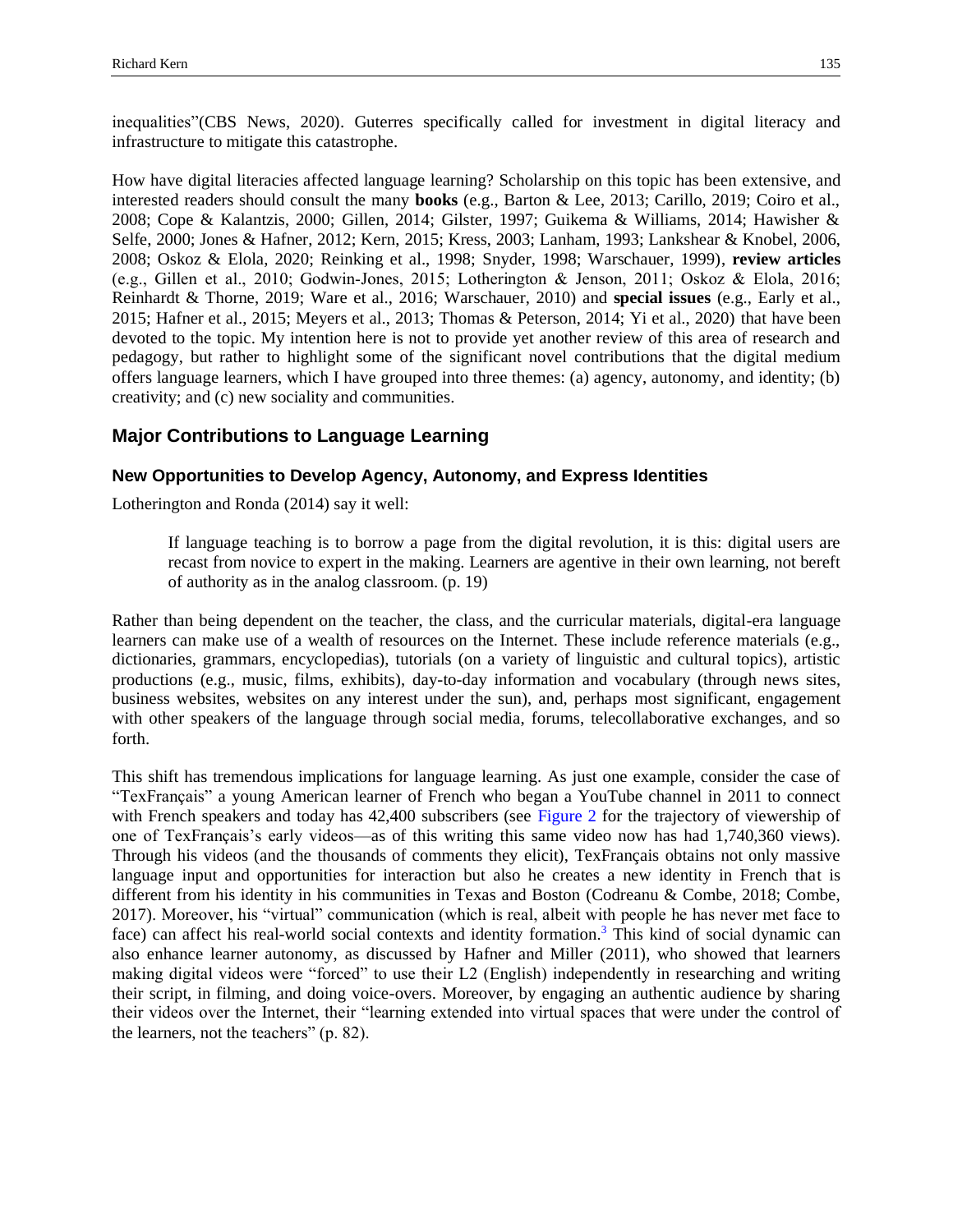#### <span id="page-4-0"></span>**[Figure 2](#page-3-0)**

*2012-2016 Viewing History of One of TexFrançais's Early YouTube Videos (Combe, 2017)*

| ← Abonné   (3 36 835      |                                                   |                          |                          | 974 503    |            |
|---------------------------|---------------------------------------------------|--------------------------|--------------------------|------------|------------|
| $+$ Ajouter à<br>Partager | <b>*** Plus</b>                                   |                          |                          | 162 26 350 | 91223      |
|                           | Statistiques sur la vidéo Jusqu'au 13 mars 2016 @ |                          |                          |            | $\times$   |
| <b>VUES</b><br>973 395    | ABONNEMENTS<br>8329                               | PARTAGES<br>1531         |                          |            |            |
| ◎<br>Quotidien<br>Cumulé  |                                                   |                          |                          |            |            |
| 1000000<br>800 000        |                                                   |                          |                          |            |            |
| 600 000                   |                                                   |                          |                          |            |            |
| 400 000<br>200 000        |                                                   |                          |                          |            |            |
| $\theta$                  | juil. 2012<br>janv. 2013                          | juil. 2013<br>janv. 2014 | juil. 2014<br>janv. 2015 | juil. 2015 | janv. 2016 |

Mots imprononçables pour nous les américains

The identity impact in TexFrançais's foreign language learning is something that Lam's ethnographic research (e.g., Lam, 2000, 2004, 2009) has demonstrated in immigrant contexts. Her 2000 study focused on Almon, a Chinese immigrant teenager who made friends and discovered his own expressivity in English through instant messaging and by creating his own web site about a Japanese pop music idol. Lam argued that this online engagement led Almon to develop a new identity that had not been available to him in his immediate community and school in the U.S. Lam's 2004 study followed two Chinese immigrant girls who joined a Hong Kong bilingual chat room to make new friends and work on their English. Although they were initially hesitant about their English, they quickly found they were more comfortable speaking English after joining the chat room. Engaging with peers around the world in a mixed code of English and romanized Cantonese that created a collective sense of ethnic identity, the girls developed their fluency and confidence in speaking English, which transferred to their American social context. Lam (2009) analyzed multilingual instant messages written by another Chinese immigrant (Kaiyee) whose exchanges drew strategically on different kinds of semiotic resources: linguistic resources from Mandarin, Cantonese, Taishanese, and English; graphic resources in the form of traditional and simplified characters, pinyin, Roman script, emoticons, and punctuation; and technical resources in using the computer hardware and its software interface. These various resources all contributed importantly to the meanings she produced. Lam's research is important in that it considers not only how social contexts shape language use in online environments but also how online communication shapes social contexts and participants' identity formation. Furthermore, her work draws attention to the ways in which language functions in relation to other forms of online semiosis.

These themes have been reiterated in more recent research dealing with more multimodal expression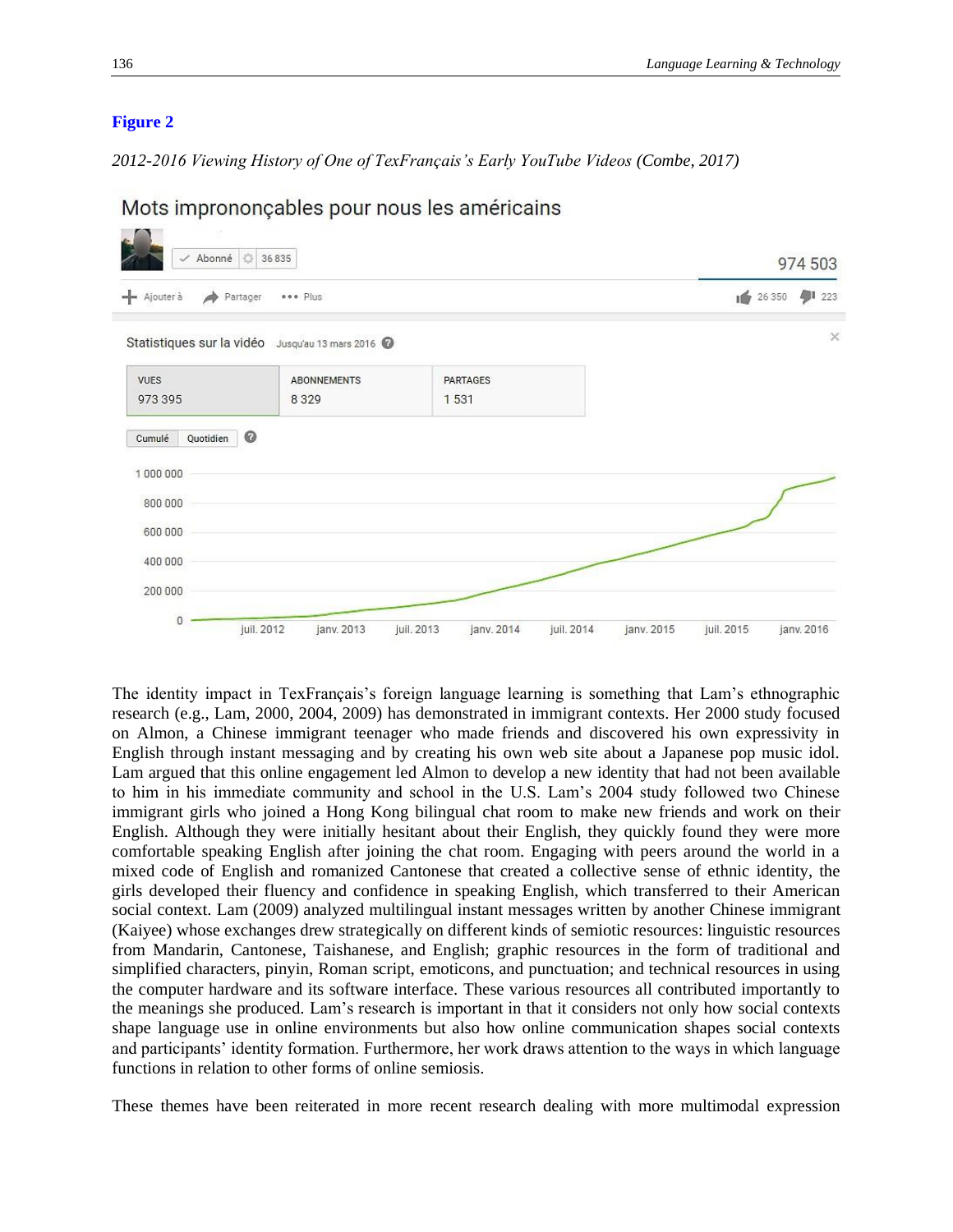(e.g., Mina, 2014; Schreiber, 2015, 2019). Fluid use of multimedia resources is an important component of digital literacy, and whereas early multimedia language environments were teacher-developed (e.g., Chun & Plass, 1996), it quickly become common for students themselves to author their own multimedia documents. Cummins et al. (2015) describe student-produced multimodal *identity texts* that "represent *expressions* of identity, *projection* of identity into new social spheres, and *re‐creation* of identity as a result of feedback from and dialogue with multiple audiences" (p. 557) that are especially validating for learners from marginalized groups.

The shadow side of this resource wealth is that Internet users are themselves commodified by technology companies and social networks, which have their own invisible agency. The algorithms that are woven into texts to monitor people's online actions not only feed behavioral futures markets (Zuboff, 2019) but also silently filter what information an individual can most readily access (Pariser, 2011) and the degree of agency individuals can exercise over what and how they read (Jones, 2019, p. 1). Moreover, spelling/grammar/style checkers and autocorrect programs encourage only normative (and monolingual) language use. Learners' agency is therefore not as broad as is often claimed. Thus, as Jones (2019) suggests, digital literacies education should "engage students in critically evaluating how technologies 'work' though getting them to reflect on their subjective experiences of 'working with' and being 'worked on by' technologies" (p. 7).

#### **New Opportunities for Creativity**

Today people are faced with more choices than ever about how to communicate, and the combination of semiotic resources has become routine. Whereas the integration of multiple media used to be the domain of specialists, it is now within the grasp of children—and it is more social. As Levine (2020) remarks, "Creativity that earlier may have never manifested at all, or only privately in a journal or scrapbook, can now go viral if it finds resonance in others who likewise find inspiration or amusement in it, share it, mix it, or mash it up" (p. 53).

Language play, a fundamentally important dimension of language learning (Cook, 2000; Crystal, 1998; Lantolf, 1997), has been explored in social media contexts like Facebook (Lantz-Andersson, 2018) but also in telecollaborative online exchanges (Belz & Reinhardt, 2004) and blogs (Vaisman, 2011).

A major way that language learners can showcase their creativity is through multimodal composition (Yi et al., 2020), which involves the use of video, photographs, drawings, animation, voice, text, or music to develop short personal filmic narratives. One of the early adopters, Nelson (2006), taught digital storytelling to university freshman ESL students. Grounding his work in Kress's (2003) notions of transformation, transduction, and synaesthesia, Nelson found that his students were conscious of how a given image could accumulate additional meaning as it was reiterated in the digital story, and he hypothesized that this awareness could transfer to students' analyses of written texts, where shifts in significance of repeated elements are often far more subtle. Multimodal composition also afforded students a means to experiment with designing complementary relations of meaning across modes. Nelson noted some downsides, including the generic quality of some students' expression and an overaccommodation of audience—both tied to students' expectations of what a multimodal narrative "should be like." In their overview of research on digital storytelling in L2 contexts, Oskoz and Elola (2016) point out that although there is some evidence that learners' pronunciation, listening comprehension, and attention to grammatical rules benefit from developing digital stories, assessment is one of the challenges that teachers and researchers face, and that more methodologically rigorous studies are needed.

Addressing the assessment issue, Hafner and Ho (2020) propose a multi-stage, process-oriented model for assessing multimodal compositions in both formative and summative ways. While some teachers worry that a focus on multiple modes might be detrimental to language learning, a counter-argument is that digital literacies expand learners' expressive potential (Belcher, 2017) as well as their metacommunicative ability to reflect broadly on their signifying practices, recognizing language as just one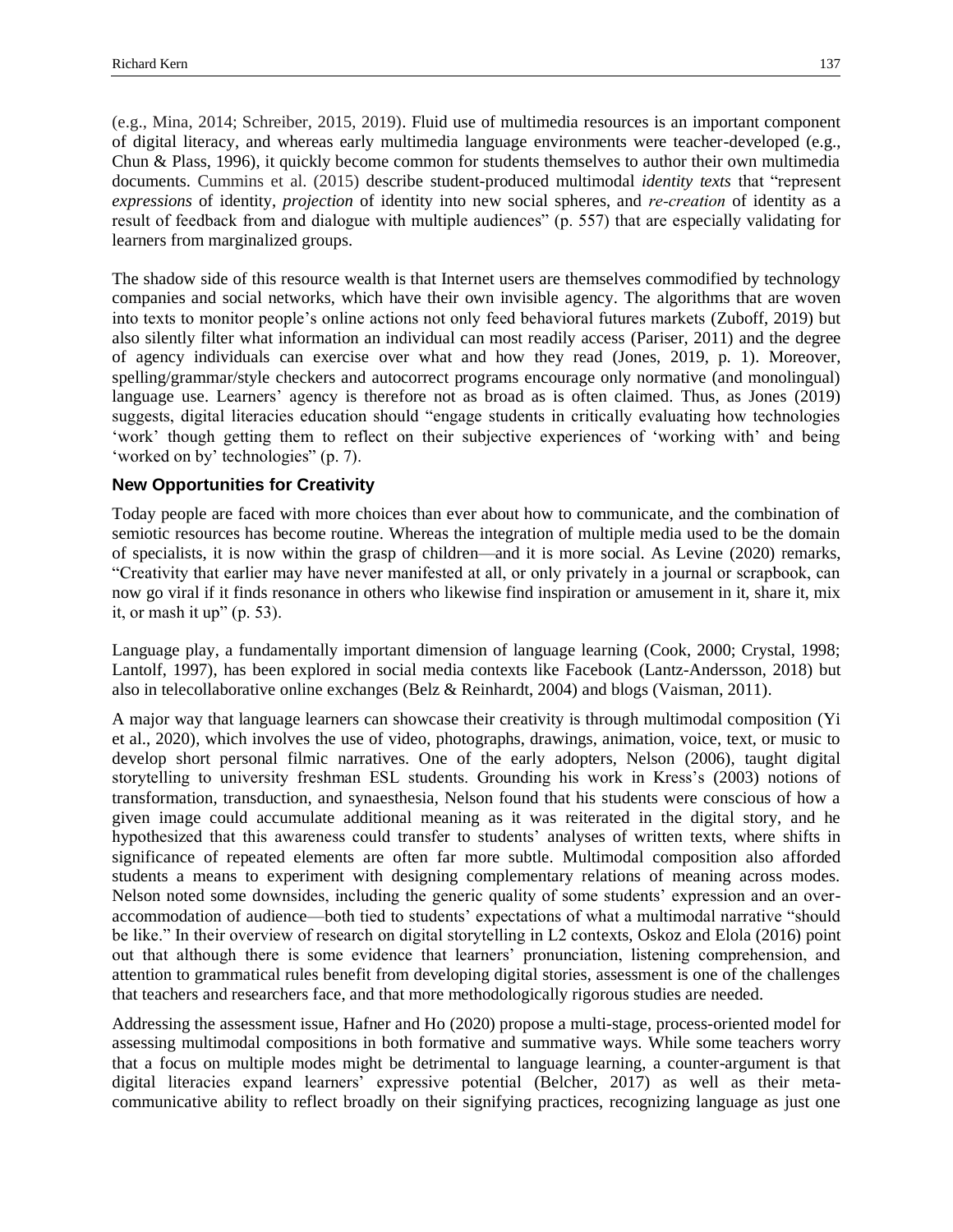dimension of their semiosis (Nelson, 2006; Shin et al., 2020; Yang, 2012). Another controversial aspect of multimodal composition is the widespread practice of remixing, or combining and manipulating cultural artifacts to produce something new (Knobel & Lankshear, 2008). At the conclusion of her study of two English language learners' digital storytelling projects, Yang (2012) poses the question of how we can distinguish "creation" from plagiarism in the context of multimodal practices (p. 235). In turn, Hafner (2015) asks whether the practice of appropriating and remixing existing resources in multimodal composition "promotes or compromises the expression of learner voice" (p. 486), concluding that it can do both, depending on how it is used. What is clear from multimodal composition studies is that learners need guidance in thinking through the legal and practical issues related to the ethics of appropriation in digital creations. As Early et al. (2015) argue, "It would be a mistake to think of multimodal practices as something "out there," beyond the normative pressures that shape our more traditional understandings of the accepted text" (p. 453).

Fan fiction is another way language learners showcase their creativity. Fans of television shows, movies, books, plays, video games (or of celebrities such as actors, musicians, and athletes) use digital environments to discuss an episode or, most often, elaborate their own creative adaptations or extensions of narratives. Black (2008) provided an ethnographic study of three adolescent English learners' participation in Fanfiction.net, showing how, through their online narratives, these English learners created authorial and social spaces that afforded them novel opportunities to use English, develop their composition skills, and express their evolving identities. Sauro, in her (2017) review of online fan practices and CALL, notes that research on fan fiction in language learning has focused primarily on writing development (particularly the role of feedback), as well as identity work and empowerment. In terms of language skill development, Sauro writes, "fan fiction offers a clear link between reading and writing (in the case of fan fiction based on popular texts) or listening and writing (in the case of fan fiction based on movies and television shows)" (p. 135). To date, research has focused on English fan fiction sites, so examining fan fiction in other languages is an important opportunity for future research.

Another area of burgeoning digital creativity is games. Reinhardt (2019) demonstrates that games are an ecologically valid and effective means of promoting language learning and provides a comprehensive guide to the theory and practice of incorporating games in language teaching. Sykes (2019) considers games in terms of their affordances for analysis of digital discourse, presenting four contexts (interaction *with* games, interaction *through* games, interaction *around* games, and interaction *about* games) that can further the development of learners' language abilities and digital discourse abilities. Reinhardt et al. (2014) describe a two-week game-enhanced, literacy-based instructional unit in a German class. Students' evaluations were mixed, with some students enjoying the experience, but others feeling it was at odds with their expectations for academic study, to the point that they procrastinated their play in favor of doing "real" homework. The authors propose that this tension between expectations about play and about learning can be thought of as being emblematic of the very process of learning a foreign language, involving constant negotiation between the familiar and the contested.

Finally, the advent of 'maker' culture shifts the emphasis from creativity in the use of digital environments to creativity in shaping the very digital environments themselves. As Meyers et al. (2013) point out,

Understanding oneself not only as a creative producer of digital media, but also as a hacker or a maker, underscores the contention that technologies are not givens to be adjusted to and blindly followed, but, rather, are malleable, *mashable,* and perpetually adaptable." (p. 362)

From this perspective, digital literacy requires understanding the extent to which one's creative online activity unfolds within a socio-technical network that necessitates parameters and rules to ensure interoperability—and recognizing one's own responsibility for adhering to such norms in order to maintain connectability, which Meyers et al. characterize as "a key component of being digitally literate in the twenty-first century" (Meyers et al., 2013, p. 363) This digital social contract involves acknowledging the importance of sharing and attribution, respect for the autonomy and privacy of others,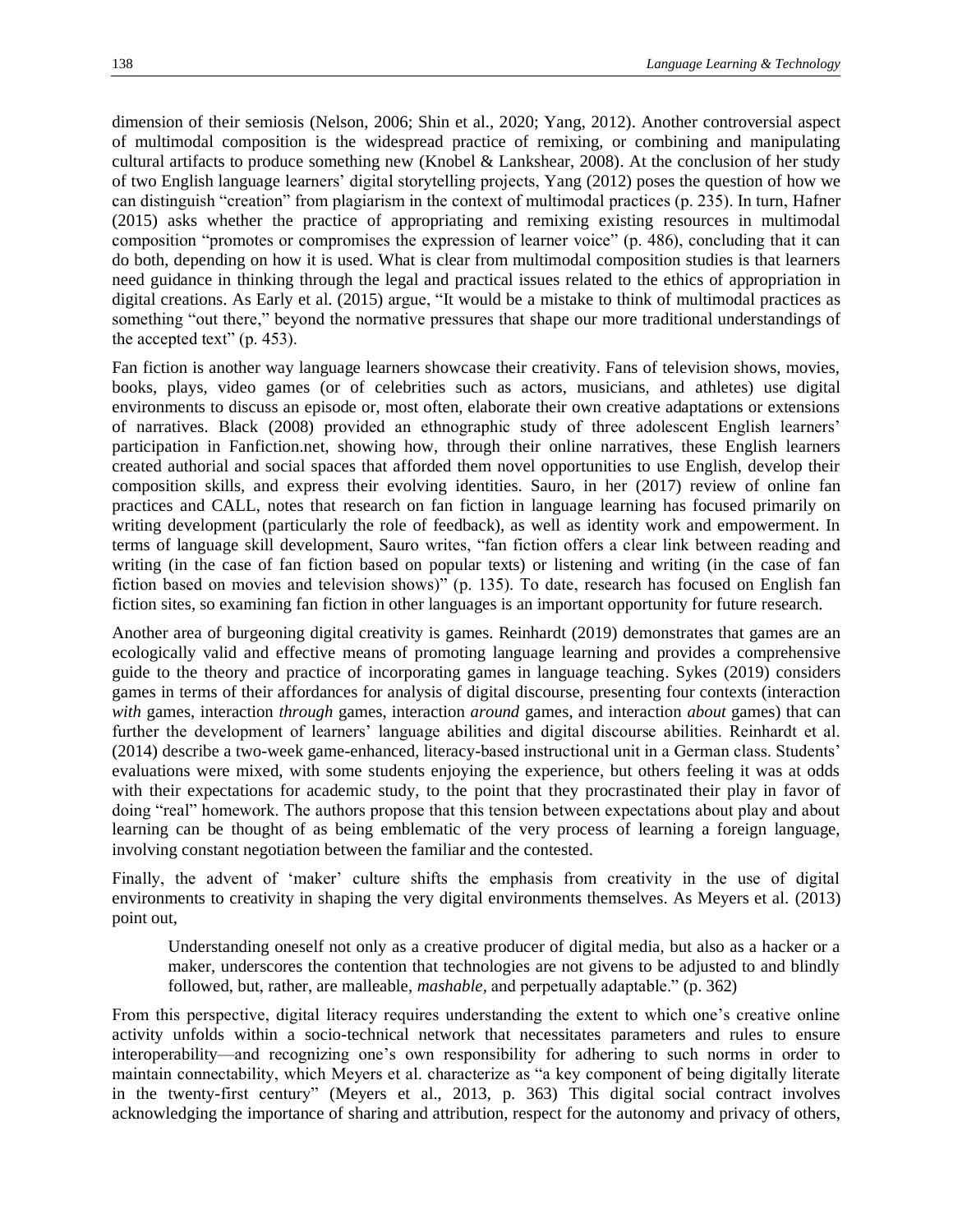and embracing openness. Meyers et al. argue that although the specifics of the conventions will change, the disposition to act collectively will remain essential:

This culture is not imposed from any central power, but rather is the result of individual choices across the web that aggregate upwards into a shared understanding of what is valued and what is not. With time and technological developments, the content of these particular norms will shift and adapt, but the need to operate collectively will continue to be an important aspect of literacy into the future." (Meyers et al., 2013, p. 363)

This leads us to our third theme.

#### **The New Sociality and Virtual Communities**

Perhaps most obvious in social media spaces, the last 25 years have seen the development of new forms of sociality made possible through networking technology. 'Friending', 'liking', 'sharing', or 'retweeting' put on a public stage what was once private and personal, and emoticons and emoji carry some of the emotional (or ironic) tonal signals in communication. On platforms like Facebook and Twitter, people can maintain social connections not only actively through direct messaging, but also passively through 'status updates', 'posts', and 'tweets' addressed to no one in particular, leaving textual traces of their activities, location, thoughts, and moods on a centralized server, displayed to 'friends' or 'followers'. Literacy practices have had to adapt to the reading and interpretation of these new "open" symbolic forms, as well as the new social responsibility that goes with widely-dispersed communication that can go viral.

Social conventions in digital environments are being dynamically revisited on an ongoing basis—and this is what makes communication in digital environments at once exciting and precarious. One area that affects everyone, but is particularly challenging for language learners, is interpreting the tone of written online messages and the pragmatic intentions they index. Missing from writing are features such as inflection, tone, accent, fluency, vocal expressiveness, facial expression, gesture, and body language that contribute to meaning in face-to-face communication. While absence of these features can be highly useful (language learners can craft communication that makes them appear to be native speakers; ethnicity/gender/age stereotypes can be side-stepped), it can also contribute to ambiguity. Kruger et al. (2005) found not only that people are better at expressing and interpreting tone in speech than in writing, but also that people overestimate the degree to which the tone of their writing will be accurately interpreted by readers. More dangerous is what they found about stereotypes. Epley and Kruger (2005) tested the hypothesis that expectancies and stereotypes would influence impressions formed over email more than impressions formed via vocal communication. A series of three experiments (in which participants' expectations about a person they were to "interview" via email or via telephone were experimentally manipulated) showed that bogus first impressions were more persistent in email communication than in telephone communication. Digital writing is often touted as a socially "blind" medium (no one knows you're a dog on the Internet). But Epley and Kruger's research suggests that when people communicate with someone about whom they already have a stereotype, they are more, not less, likely to maintain that stereotype when that communication is by email rather than voice. Moreover, Epley and Kruger argue that this medium effect can lead to spreading of expectancies and stereotypes to friends, colleagues, or acquaintances who do not have first-hand experience with the person in question. When different cultures are added to the mix, as in written telecollaborative exchanges, the potential for falling back on stereotypes and entrenching a priori judgments is all too real.

<span id="page-7-0"></span>A related literacy challenge for those engaged in social media is rethinking what social context means. In Facebook, for example, it is 'friendship' that substitutes for the situational context that is missing in any material sense. According to boyd (2006), there is a shift in the way that context is defined. In early online communities, such as chatrooms, mail lists, and Usenet groups, context and group identity were defined in terms of common interests or activities. On Facebook, on the other hand, people choose people first, interests second[.](#page-12-3)<sup>4</sup> Moreover, their choice of people is tied to the image that they want to project of themselves and the audience they seek to address through their online profiles, posts, and comments.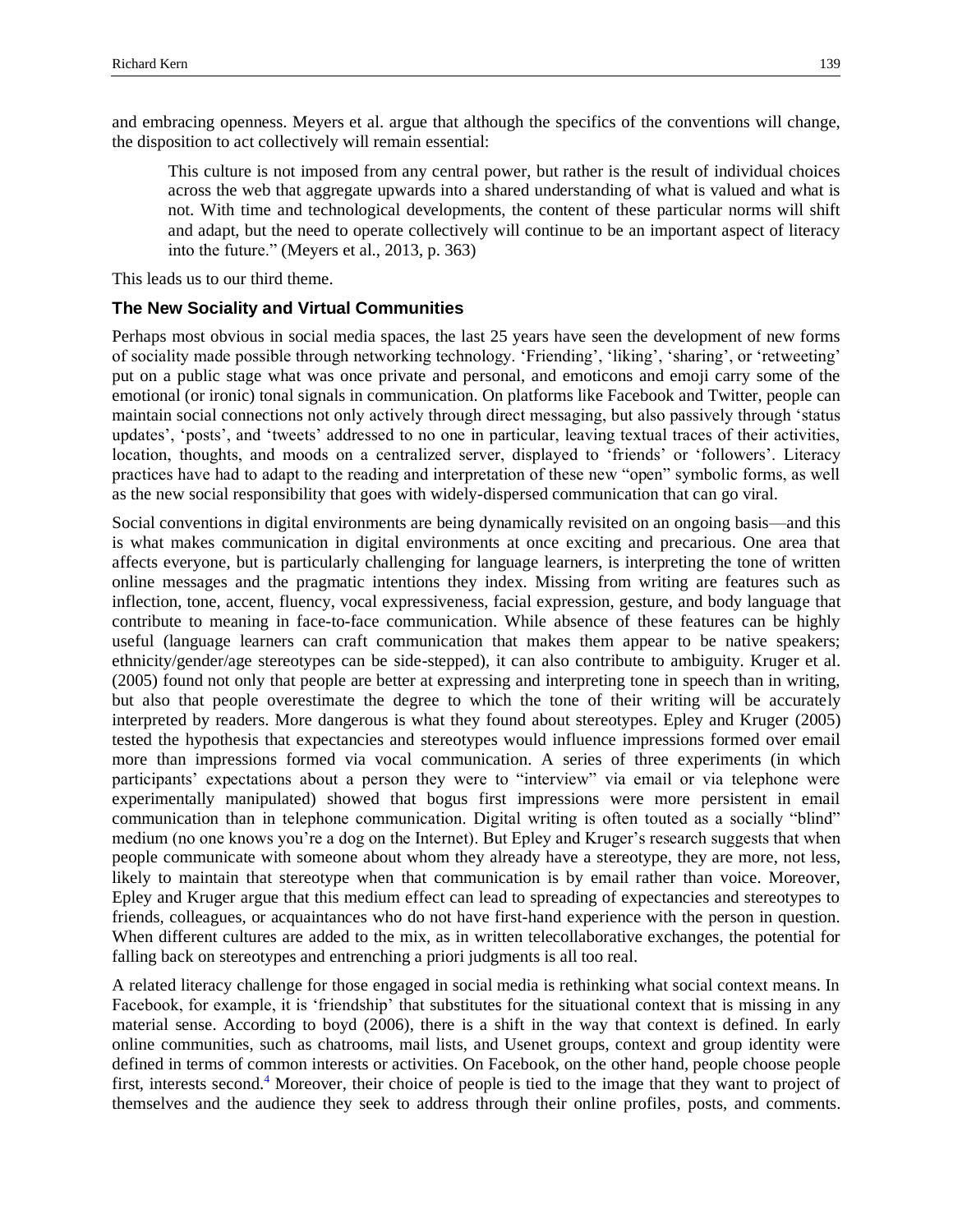What is important from a technological perspective is that this dynamic of context creation on Facebook is tied to Facebook's architecture: by textualizing friendship (by creating friend lists), by creating a textual profile and updating their textualized status (both verbally and visually), and by posting texts that are viewed not only by the direct addressee but also by "onlookers" within the social network, people engage in *extimacy* (Rouquette, 2008)—the obverse of intimacy, involving the overt sharing of thoughts or feelings that would usually be considered private[.](#page-12-4)<sup>5</sup> In terms of online impression management, you are what you display in terms of friend list, profile, current status, posts, and responses to your posts. This puts a premium on literacy abilities in self-representation and community membership.

<span id="page-8-0"></span>The learning context also changes when language learning involves digital environments. Unlike academic literacies, digital literacies develop largely in informal (i.e., out-of-school) contexts (Meyers et al., 2013). The environments and genres discussed in the two preceding sections (e.g., YouTube, instant messaging, chat rooms, Facebook, blogs, games, fan fiction, multimodal composition) have begun to be researched in terms of their affordances for language learning and show real promise, but it is difficult to tease out what is learned specifically from these "informal" contexts and what is learned through more formal academic study. In the end, what may be important is that learners develop the "multifarious" (Reinhardt & Thorne, 2019) abilities needed to use language and other semiotic modes effectively in both online and offline contexts. However, educators must consider what added value schools and universities can offer (van Leeuwen, 2015). Achieving synergism between informal and formal environments is where "bridging activities" of the type Thorne and Reinhardt (2008) propose come to play an important role.[6](#page-12-5)

<span id="page-8-1"></span>Contexts that emphasize the interactive, social nature of digital literacies include online games (mentioned earlier) and telecollaboration, or virtual exchange. So much has been written about this latter topic that I will refer readers to its own voluminous literature (O'Dowd & O'Rourke, 2019, is a good starting point). Another social learning context that has received increasing attention in recent years is digital social reading. Departing from a conception of reading as a private, solitary activity, social reading adds a collaborative dimension by having people share their reflections and annotations of a common text as they read it. Blyth (2014) describes eComma, one digital annotation platform among others such as hypothes.is and Perusall, as it was used in four case studies. He found that social reading created a zone of proximal development (Vygotsky, 1978) for less expert readers, it distributed the cognitive load among students in the class, it synthesized prereading, reading, and postreading into one unified activity, and it aggregated readers' interpretations, allowing for analysis of patterns of interpretation within the group. Acknowledging the many critiques that have been directed at social reading, Blyth concludes that "Reframing digital literacy as participatory culture has important entailments. The most consequential of which is that digital practices are no longer viewed as replacing print practices, but rather as transforming individual practices into social ones" (p. 222). Law et al. (2020) also showed that shared annotation of texts can deepen learners' analysis and understanding by exposing them to a diversity of perspectives. They point out, however, that engagement with annotation activities is highly variable, and that positive collaboration is dependent on a "community of learners who co-create a set of shared practices" (p. 82). The authors conclude with suggestions for teachers to optimize the use of digital social reading.

Participation in communities has long been an important aspect of language learning, whether it is studying in a classroom community, staying in a host family or student residence during study abroad, doing an internship with a foreign entity, engaging in a telecollaborative project, participating in organizations such as the Alliance Française or Goethe Institut, or volunteering in a local organization that serves speakers of the language. Currently, during the Covid-19 pandemic, essentially all communities are now online communities. The Internet has become the platform for interpersonal communication, education, business and commerce, religious worship, civic events, entertainment, and even aspects of medical practice. This Internet convergence offers new opportunities for language learners to make contact with, and potentially participate in, a wider than usual range of communities, albeit electronically and at a distance. Such participation will require well developed digital literacy that includes intercultural sensibilities and openness to new perspectives.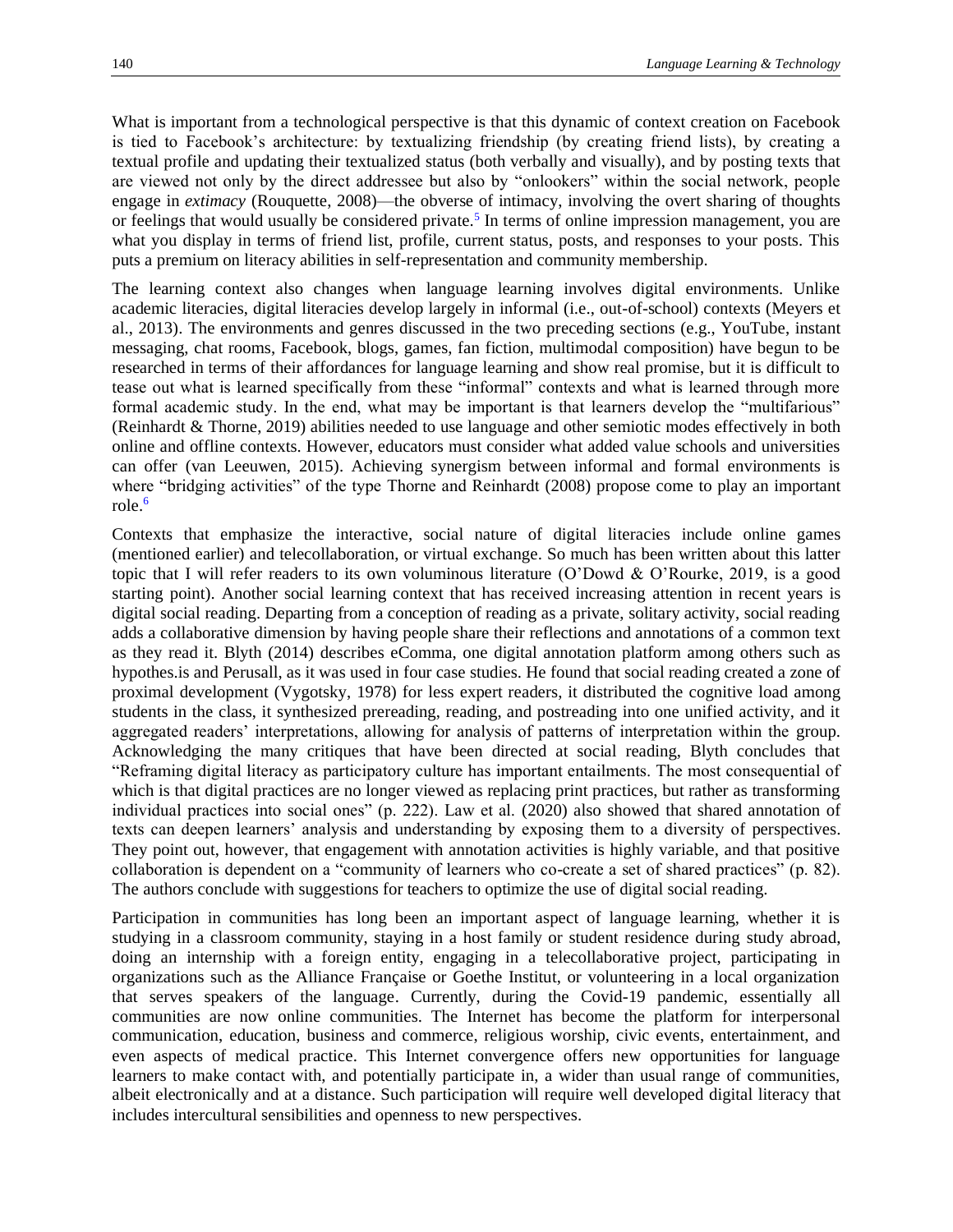## **Pedagogical Issues**

Although it has been relatively rare to date in mainstream foreign language teaching, explicit attention to the development of digital literacies is likely to increase during periods of remote instruction, such as the current Covid-19 pandemic, simply because of students' and teachers' heightened awareness of the effects of technological mediation in all aspects of their educational experience. When digital literacies are explicitly addressed, they are typically framed within a multiliteracies orientation (Cope & Kalantzis, 2000, 2009; New London Group, 1996; Paesani et al., 2016). Warner and Dupuy (2018) discuss two important challenges to the implementation of a pedagogy of multiliteracies in foreign language programs. First is the training of graduate student instructors and lecturers, which requires the long-term development of conceptual knowledge and not just a set of classroom techniques and activities. The second challenge is the lack of textbook materials that adopt a multiliteracies approach—this means that instructors must create their own materials or adapt existing curricular materials, and this takes considerable time and training, which returns us to the first challenge. Warner and Dupuy present openaccess resources (including [Foreign Languages and the Literary in the Everyday \(FLLITE\),](https://fllite.org/) whose creative materials highlight the literariness of everyday language) and then discuss three ways that multiliteracies pedagogy could broaden its scope in foreign language programs: (a) by embracing new connections (e.g., ACTFL Standards) and contexts (less commonly taught languages, heritage language teaching); (b) by embracing new media environments that students are likely to already engage in (e.g., digital gaming and digital social media); and (c) by embracing new focal themes through which students can engage critically with the world outside the classroom (e.g., social justice, race, peace education).

All of this calls for a rearticulation of goals in language education, and specifically, goals that extend beyond communicative competence. Kress (2003) compared the communicative demands of paper literacy with those of electronic literacy, making an explicit link to the values underlying industrial versus information-based social economies:

In a world of stability, the competence of reliable reproduction was not just sufficient, but of the essence—on the production line as much as at the writing desk. In a world of instability, reproduction is no longer an issue: what is required now is the ability to assess what is needed in this situation now, for these conditions, these purposes, this audience—all of which will be differently configured for the next task. (p. 49)

Kress (2009) underlined the centrality of *design* and *rhetoric* in his framework, and how these must be at the heart of educational assessment:

Two terms are central in my approach: *design* and *rhetoric. Design* is "prospective" and makes the agency of the designer crucial. A*ssessment*—the major device for social/pedagogic regulation—needs to fit that position: contrasting metrics aligned to power with metrics attuned to the learner's interpretations and principles evident in her or his signs of learning. Apt assessment requires means of *recognition* of signs of learning, of the semiotic work, of the agency of the interpreters/learners. (p. 205)

Lotherington and Ronda (2014) underscore the importance of *mediation* in digital communication and remind us that communicative competence is distributed, not only among people engaged in discourse, but also between humans and machines. They write, "In order to be an effective communicator in digital environments, one must be able to navigate a complex web of shifting meanings created through multiple media, as well as become adept at splicing these meanings in personal production" (p. 18). What they propose as a "communicative competence 2.0 upgrade" involves multimedia competency (including coding ability), collaborative communication (including multiple authorship), agentive participation (including creating and remixing content), and multitasking ability. Reinhardt and Thorne (2019) offer six types of activities that "update" traditional digital literacies activities "to reflect the participatory, multifarious, and everyday qualities of digital literacy practice" (p. 224) These include web scavenger hunts, webquests, online advertisement and social media post analysis, online translator and dictionary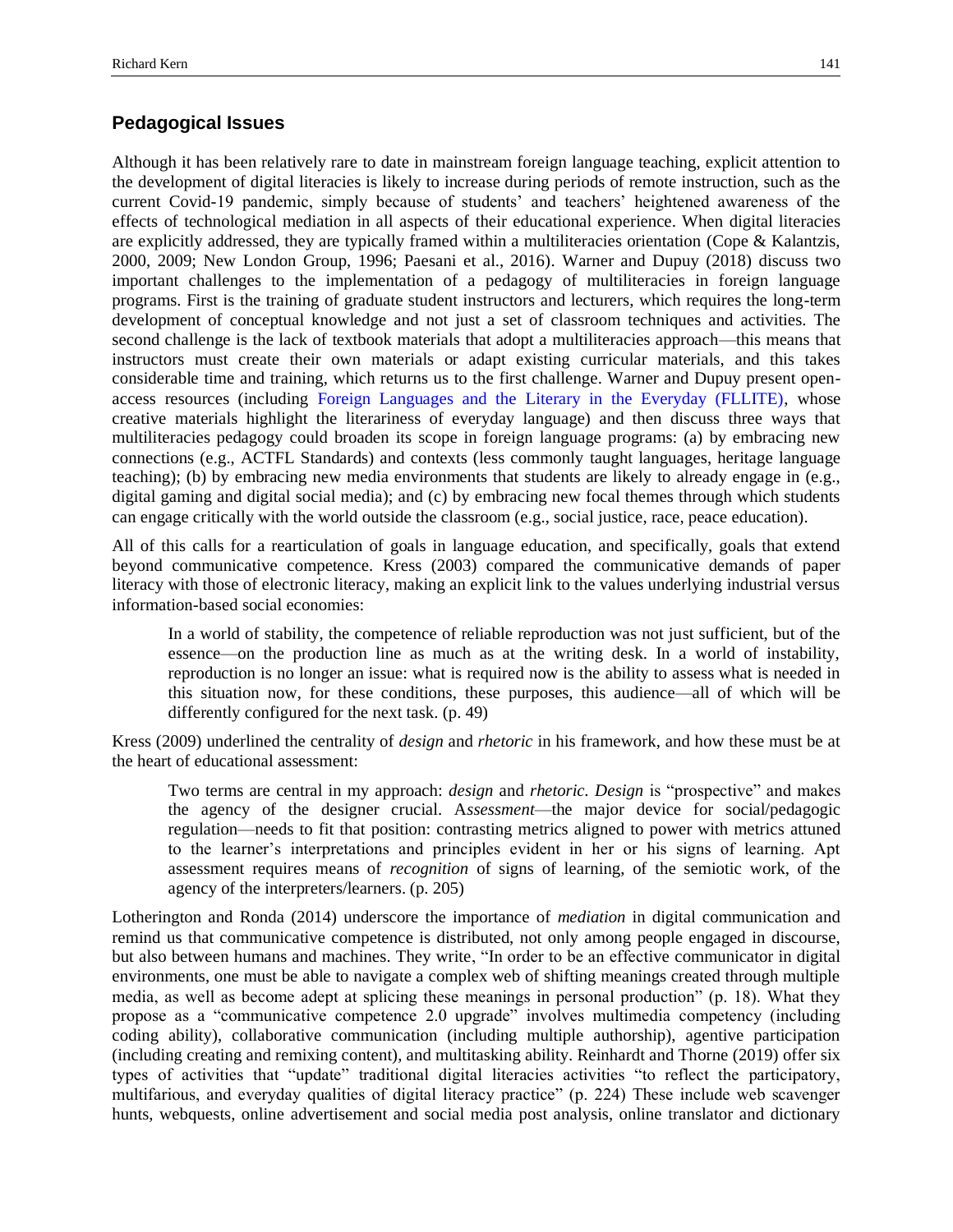activities, app collections, and online role play and simulation activities. Alexander et al. (2016) offer an *adaptive remediation* framework to help multimodal writers to adapt or transfer their composing knowledge across media to meet their rhetorical objectives.

Also taking mediation as a central focus, Kern (2015, 2018) argues for what he calls a relational pedagogy that focuses on meaning potentials that reside as much *between* the images, elements of language, spatial arrangements of features, and so forth as *within* them, and that makes connections between digital literacies and other communicative practices. His framework organizes teaching around five principles:

- 1) Meanings are situated and relational, not autonomous
- 2) Language, literacy, and communication rely on both convention and invention
- 3) The medium matters
- 4) Texts and communication are always multimodal
- 5) Language, technologies, and texts mediate between the social and the individual; between ourselves and real or imagined worlds

One pedagogical goal of Kern's fifth principle is to evaluate the authenticity and validity of information. In the digital era, fake artifacts (including photos and videos) can be made to look authentic, and people's ability to critically evaluate the source of information, to assess its credibility or bias, and to distinguish opinion from fact is essential to personal welfare as well as societal health. Leu et al. (2007) found that even the most proficient seventh-grade readers could be fooled about the reliability of information they found on the Internet, even when they were aware of how unreliable online information can be. A recent study by Avaaz (2020) shows that on Facebook, content relayed from the top ten websites known to spread health disinformation had almost four times as many views as information from the World Health Organization, the Centers for Disease Control and Prevention, and eight other websites of leading health organizations. Educating learners to distinguish trustworthy sources from those that merely gratify them by reaffirming their own convictions is therefore essential.

Drawing from these frameworks emphasizing design and mediation, we can draft a pedagogical agenda. A first challenge is to make learners aware of the importance of digital literacies. A survey by Williams et al. (2014) showed a limited understanding of digital literacies among over 600 language students aged 18- 23. Kurek and Hauck (2014) argue that competence in digital literacies cannot be presumed to develop spontaneously in today's youth (e.g., Rowlands et al., 2008), and that systematic preparation and training are required. They propose a framework that takes advantage of the "dual mediation" of multiliteracies activities in technology-enhanced language education—mediation by the technology and by the new language being learned. Their task-based approach, which focuses on the development of learner autonomy in digital contexts rather than tool-specific skills, is structured progressively in three main phases—(a) informed reception of multimodal input, (b) thoughtful participation in opinion-generating acts, and (c) creative contribution—each phase with goals at the cognitive, discursive, social, and operational levels.

Another significant challenge has to do with assessment. So-called "traditional" literacy is extensively normed—there are long (albeit contested) traditions of teaching writing, reading, handwriting, grammar, and so forth. But in digitally-mediated environments, as the semiotic scope has expanded, norms and standards vary widely, if they exist at all. Moreover, the "distributed" nature of competence complicates how "individual" performance is to be considered. O'Neill (2019) reported that almost 90% of the intermediate Spanish and French students he surveyed used online translators (e.g., GoogleTranslate) at least occasionally, even when prohibited by their teachers. Should learners be assessed on their savvy in using such resources or are instructors wed to the idea of isolating individuals' "own" knowledge and resources? As Kress (2003) intimated in emphasizing 'here and now' context and purpose in digitallymediated meaning making, more dynamic kinds of assessment that look at the effectiveness of learners' semiotic choices are needed (e.g., Hafner & Ho, 2020; VanKooten, 2013).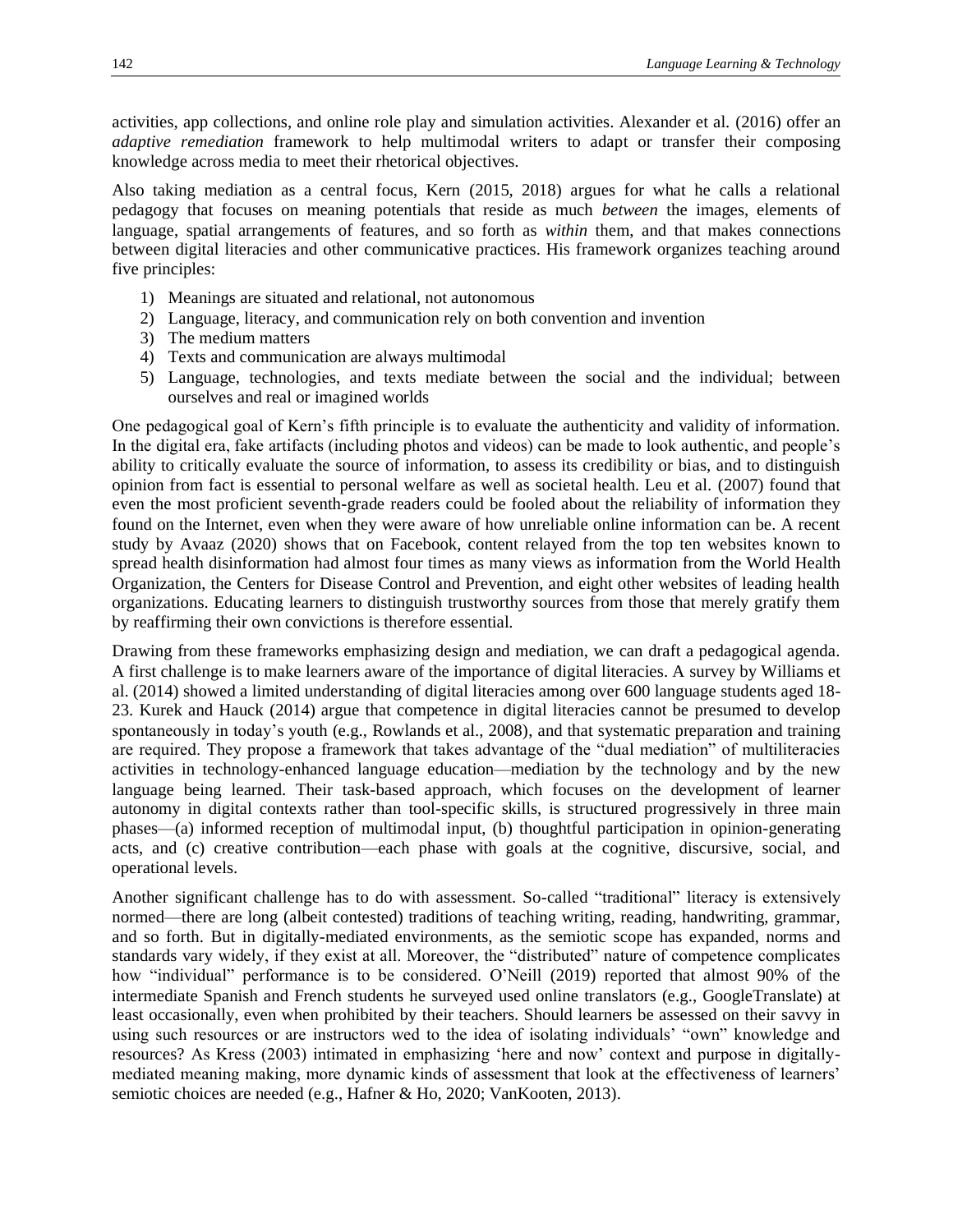Finally, the shift from single-authored texts to collaborative and/or multimodal and/or remixed projects highlights the importance of rethinking the epistemological foundations of L2 writing, the degree to which language should remain the central focus (Polio, 2019), and how to deal with issues of intellectual property, plagiarism, and fair use. Three special issues of the *Journal of Second Language Writing* (Polio & Shi, 2012; Storch & Li, 2017; Yi et al., 2020) consider these topics, and Polio and Shi emphasize the importance of situating writing research within specific cultural and technological contexts since beliefs and attitudes about appropriation or plagiarism are closely linked to particular settings and purposes of writing.

## **Conclusion**

Digital technologies offer unprecedented opportunities for language learning—but they also require increasingly sophisticated ability to manipulate and interpret a broad range of symbol systems. Digital literacies integrate listening, speaking, viewing, reading, writing, and critical thinking, along with the skills necessary to operate digital devices and navigate their various resources. Over the past 25 years, language education has entered a "postlinguistic condition" (Nelson & Kern, 2012) not in the sense of rejecting language, or the importance of learning and teaching languages, but in the sense of needing to better acknowledge how learning and using language is always embedded within broader processes of communication and social action.

Over the past 25 years we have learned a great deal about how language learners act and interact in online environments. What we know less about is how the abilities they develop in online environments relate to their abilities elsewhere, in different contexts, genres, and modalities. We also need to know more about how interpretive and production skills developed in one modality might transfer to another.

In the last 25 years we have seen tremendous improvements in technological infrastructure, yet we know that different groups of people have different degrees and kinds of access to technology. Technological inequities have become especially important in the current pandemic era, when all education is so dependent on technology. We need to understand the full implications of differential access to electronic literacy tools and the social capital needed to use them effectively.

Finally, we have learned over the last 25 years that technology is no 'magic bullet' to improve language and literacy abilities—no technological medium is suited to all purposes and situations of language learning—yet it is so ubiquitous that all language educators must inevitably incorporate it in their teaching. Bruce's (2002) conclusion that "It is ironic that the research showing how powerful computers can be ultimately brings us back to the familiar idea that it is teachers who make the difference" (p. 17) is as true today as it was then. This reminds us that digital literacy gives educators one more opportunity to develop in language learners the fundamental abilities needed to engage in a range of social practices involving the interpretation and production of texts.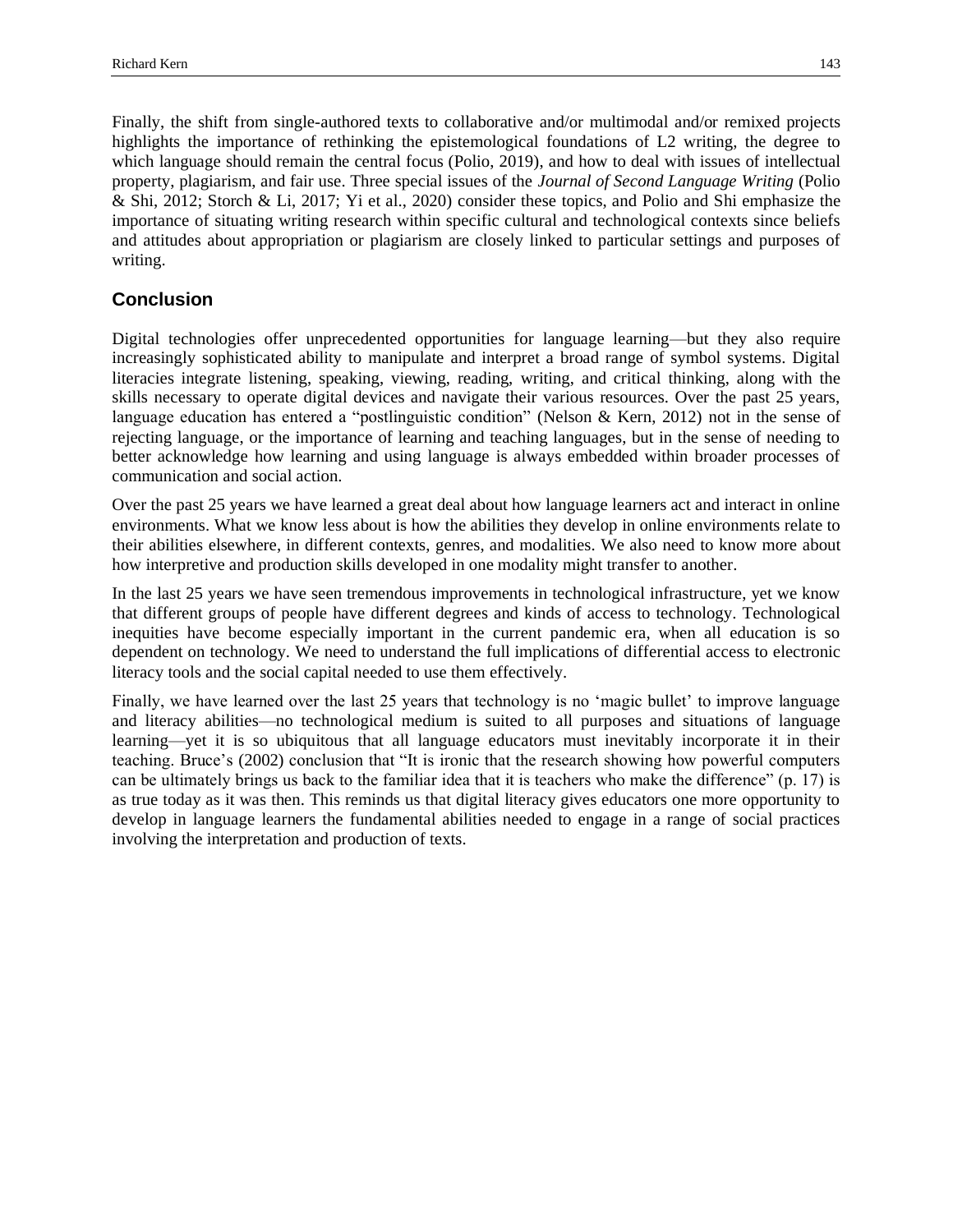## **Notes**

- <span id="page-12-0"></span>[1.](#page-1-1) In a US national survey, 57% of teens reported having made a new friend online (Lenhart et al., 2015).
- <span id="page-12-1"></span>[2.](#page-1-2) As of January 2021, Statista (2021) estimates that 4.66 billion people were active Internet users, encompassing 59% of the global population. An estimated 3.6 billion people were using social media in 2020, and global use is projected to increase to almost 4.41 billion by 2025.
- <span id="page-12-2"></span>[3.](#page-3-1) An important caveat, however, is that communicating with unknown interlocutors can involve risks, such as trolling or flaming, and might heighten learner anxiety and inhibitions (Belcher, 2017).
- <span id="page-12-3"></span>[4.](#page-7-0) This is less true of other kinds of social media environments, such as fan-based online communities, YouTube, and TikTok. What social networks may broadly have in common, however, is the need to be able to effectively present oneself online.
- <span id="page-12-4"></span>[5.](#page-8-0) Onlookers result from the phenomenon of *context collapse* (boyd, 2002), when social spheres that are normally separate in offline life become blurred in online contexts. Context collapse can influence the amount and nature of people's self-disclosures (Gil-Lopez et al., 2018).
- <span id="page-12-5"></span>[6.](#page-8-1) See Hafner (2014) for an example of how a digital video project served as a bridge to an academic writing task.

#### **References**

- Alexander, K. P., DePalma, M.-J., & Ringer, J. M. (2016). Adaptive remediation and the facilitation of transfer in multiliteracy center contexts. *Computers and Composition, 41*, 32–45. <https://doi.org/10.1016/j.compcom.2016.04.005>
- Avaaz. (2020, August 19). *Facebook's algorithm: A major threat to public health*. [https://secure.avaaz.org/campaign/en/facebook\\_threat\\_health/](https://secure.avaaz.org/campaign/en/facebook_threat_health/)
- Barton, D., & Lee, C. (2013). *Language online: Investigating digital texts and practices*. Routledge.
- Belcher, D. D. (2017). On becoming facilitators of multimodal composing and digital design. *Journal of Second Language Writing, 38*, 80–85.<https://doi.org/10.1016/j.jslw.2017.10.004>
- Belz, J. A., & Reinhardt, J. (2004). Aspects of advanced foreign language proficiency: Internet-mediated German language play. *International Journal of Applied Linguistics, 14*(3), 324–362.
- Black, R. W. (2008). *Adolescents and online fan fiction*. Peter Lang.
- Blyth, C. S. (2014). Exploring the affordances of digital social reading for L2 literacy: The case of eComma. In J. Guikema & L. Williams (Eds.), *Digital literacies in foreign and second language education* (Vol. 12, pp. 201–226). CALICO.
- boyd, d. (2006). Friends, friendsters, and top 8: Writing community into being on social network sites. *First Monday, 11*(12)[. https://firstmonday.org/article/view/1418/1336](https://firstmonday.org/article/view/1418/1336)
- Bruce, B. C. (2002). Diversity and critical social engagement: How changing technologies enable new modes of literacy in changing circumstances. In D. E. Alvermann (Ed.), *Adolescents and literacies in a digital world* (pp. 1–18). Peter Lang.
- Carillo, E. C. (2019). *MLA guide to digital literacy*. Modern Language Association.
- CBS News. (2020, August 4). *U.N. chief says coronavirus causing "generational catastrophe" in education*. CBS News Interactive[. https://www.cbsnews.com/news/coronavirus-schools-education](https://www.cbsnews.com/news/coronavirus-schools-education-catastrophe-united-nations-secretary-general/)[catastrophe-united-nations-secretary-general/](https://www.cbsnews.com/news/coronavirus-schools-education-catastrophe-united-nations-secretary-general/)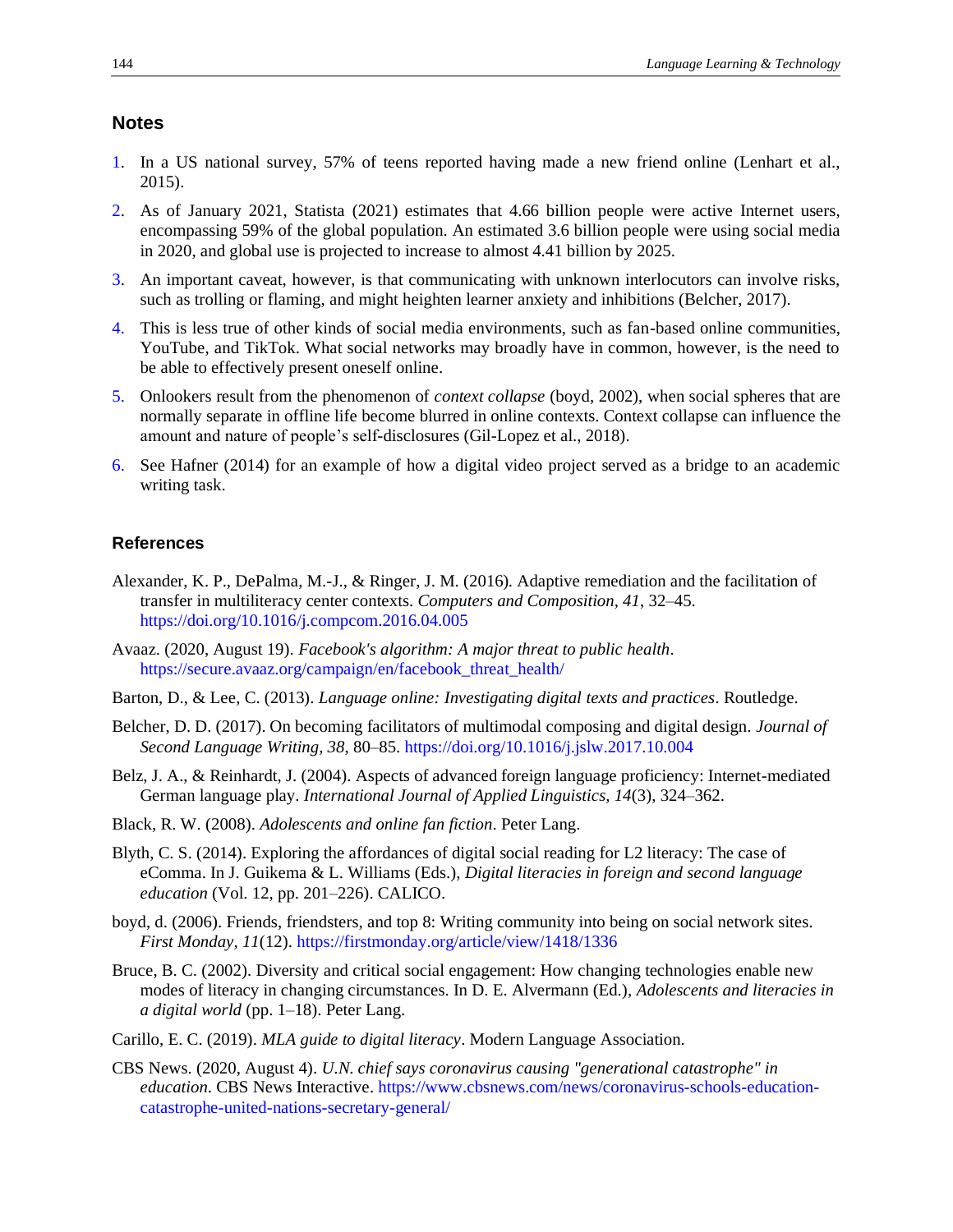- Chun, D. M., & Plass, J. L. (1996). Facilitating reading comprehension with multimedia. *System, 24*(4), 503–519.
- Codreanu, T., & Combe, C. (2018). Glocal tensions: Exploring the dynamics of intercultural communication through a language learner's vlog. In R. Kern & C. Develotte (Eds.), *Screens and scenes: Multimodal communication in online intercultural encounters* (pp. 40–61). Routledge.
- Coiro, J., Knobel, M., Lankshear, C., & Leu, D. J. (2008). *Handbook of research on new literacies*. Lawrence Erlbaum Associates, Taylor & Francis Group. <http://www.loc.gov/catdir/toc/ecip0716/2007017594.html>
- Combe, C. (2017). Télécollaboration informelle 2.0 : Le vlogue d'un américain en français sur YouTube. *ALSIC, 20*(2).<http://journals.openedition.org/alsic/3094>
- Cook, G. (2000). *Language play, language learning*. Oxford University Press.
- Cope, B., & Kalantzis, M. (Eds.). (2000). *Multiliteracies: Literacy learning and the design of social futures*. Routledge.
- Cope, B., & Kalantzis, M. (2009). "Multiliteracies": New literacies, new learning. *Pedagogies, 4*(3), 164– 195.
- Crystal, D. (1998). *Language play*. University of Chicago Press.
- Cummins, J., Hu, S., Markus, P., & Kristiina Montero, M. (2015). Identity texts and academic achievement: Connecting the dots in multilingual school contexts. *TESOL Quarterly, 49*(3), 555–581. <https://doi.org/10.1002/tesq.241>
- Early, M., Kendrick, M., & Potts, D. (2015). Multimodality: Out From the margins of English language teaching. *TESOL Quarterly, 49*(3), 447–460.
- Epley, N., & Kruger, J. (2005). When what you type isn't what they read: The perseverance of stereotypes and expectancies over e-mail. *Journal of Experimental Social Psychology, 41*(4), 414– 422.
- Gil-Lopez, T., Shen, C., Benefield, G. A., Palomares, N. A., Kosinski, M., & Stillwell, D. (2018). One size fits all: Context collapse, self-presentation strategies and language styles on Facebook. *Journal of Computer-Mediated Communication, 23*(3), 127–145.<https://doi.org/10.1093/jcmc/zmy006>
- Gillen, J. (2014). *Digital literacies*. Routledge.
- Gillen, J., Barton, D., Kress, G., & Garnett, F. (2010). *Digital literacies. A research briefing by the technology enhanced learning phase of the teaching and learning research programme*. London Knowledge Lab, University of London.
- Gilster, P. (1997). *Digital literacy*. Wiley.
- Godwin‐Jones, R. (2015). Contributing, creating, curating: Digital literacies for language learners. *Language Learning & Technology, 19*(3), 8–20. <http://dx.doi.org/10125/44427>
- Guikema, J. P., & Williams, L. (Eds.). (2014). *Digital literacies in foreign and second language education*. CALICO Monograph Series.
- Hafner, C. A. (2014). Embedding digital literacies in English language teaching: Students' digital video projects as multimodal ensembles. *TESOL Quarterly, 48*(4), 655–685. <https://doi.org/10.1002/tesq.138>
- Hafner, C. A. (2015). Remix culture and English language teaching: The expression of learner voice in digital multimodal compositions. *TESOL Quarterly, 49*(3), 486–509.<https://doi.org/10.1002/tesq.238>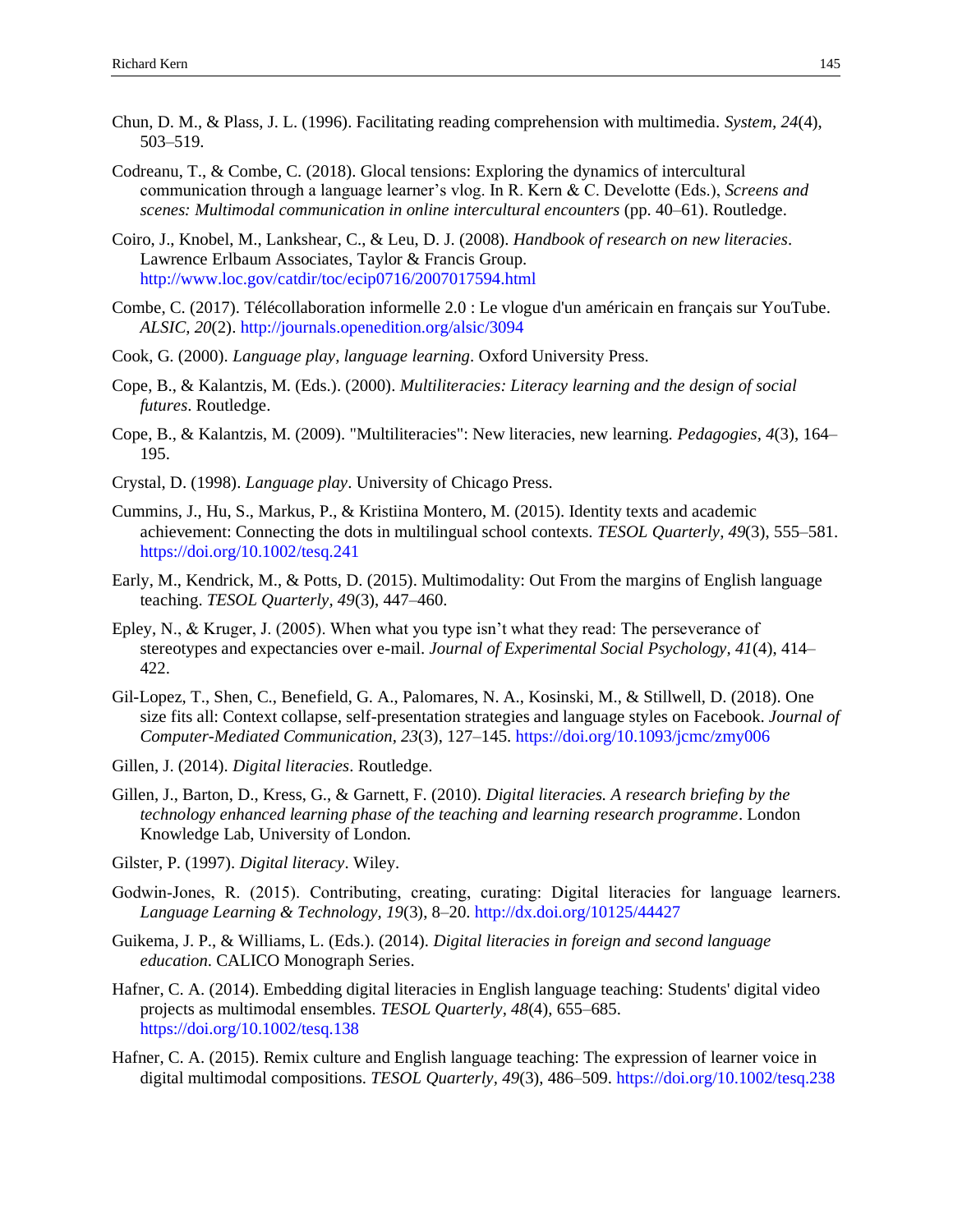- Hafner, C. A., Chik, A., & Jones, R. H. (2015). Digital literacies and language learning. *Language Learning & Technology, 19*(3), 1–7. <http://dx.doi.org/10125/44426>
- Hafner, C. A., & Ho, W. Y. J. (2020). Assessing digital multimodal composing in second language writing: Towards a process-based model. *Journal of Second Language Writing, 47*, article 100710. <https://doi.org/10.1016/j.jslw.2020.100710>
- Hafner, C. A., & Miller, L. (2011). Fostering learner autonomy in English for science. *Language Learning & Technology, 15*(3), 68–86. <http://dx.doi.org/10125/44263>
- Hawisher, G. E., & Selfe, C. L. (Eds.). (2000). *Global literacies and the world-wide web*. Routledge.
- Jones, R. H. (2019). The text is reading you: Teaching language in the age of the algorithm. *Linguistics and Education, 62*(April), article 100750. <https://doi.org/10.1016/j.linged.2019.100750>
- Jones, R. H., & Hafner, C. A. (2012). *Understanding digital literacies: A practical introduction*. Routledge.
- Kern, R. (2015). *Language, literacy, and technology*. Cambridge University Press.
- Kern, R. (2018). Five principles of a relational pedagogy: Integrating social, individual, and material dimensions of language use. *Journal of Technology and Chinese Language Teaching, 9*(2), 1–14.
- Knobel, M., & Lankshear, C. (2008). Remix: The art and craft of endless hybridization. *Journal of Adolescent and Adult Literacy, 52*(1), 22–33.
- Kress, G. (2003). *Literacy in the new media age*. Routledge.
- Kress, G. (2009). Comments on Cope and Kalantzis. *Pedagogies, 4*(3), 205–212.
- Kruger, J., Epley, N., Parker, J., & Ng, Z.-W. (2005). Egocentrism over e-mail: Can we communicate as well as we think? *Journal of Personality and Social Psychology, 89*(6), 925–936.
- Kurek, M., & Hauck, M. (2014). Closing the digital divide—A framework for multiliteracy training. In J. P. Guikema & L. Williams (Eds.), *Digital literacies in foreign and second language education* (pp. 119–140). CALICO Monograph Series.
- Lam, W. S. E. (2000). L2 literacy and the design of the self: A case study of a teenager writing on the Internet. *TESOL Quarterly, 34*(3), 457–482.
- Lam, W. S. E. (2004). Second language socialization in a bilingual chat room: Global and local considerations. *Language Learning & Technology, 8*(3), 44–65.<http://dx.doi.org/10125/43994>
- Lam, W. S. E. (2009). Multiliteracies on instant messaging in negotiating local, translocal, and transnational affiliations: A case of an adolescent immigrant. *Reading Research Quarterly, 44*(4), 377–397.<https://doi.org/10.1598/rrq.44.4.5>
- Lanham, R. A. (1993). *The electronic word: Democracy, technology, and the arts*. University of Chicago Press.
- Lankshear, C., & Knobel, M. (2006). *New literacies: Everyday practices and classroom learning (2nd edition)*. Open University Press.
- Lankshear, C., & Knobel, M. (2008). *Digital literacies : concepts, policies and practices*. Peter Lang.
- Lantolf, J. P. (1997). The function of language play in the acquisition of L2 Spanish. In A. Pérez-Leroux & W. R. Glass (Eds.), *Contemporary perspectives on the acquisition of Spanish* (pp. 3–24). Cascadilla Press.
- Lantz-Andersson, A. (2018). Language play in a second language: Social media as contexts for emerging sociopragmatic competence. *Education and Information Technologies, 23*(2), 705–724. <https://doi.org/10.1007/s10639-017-9631-0>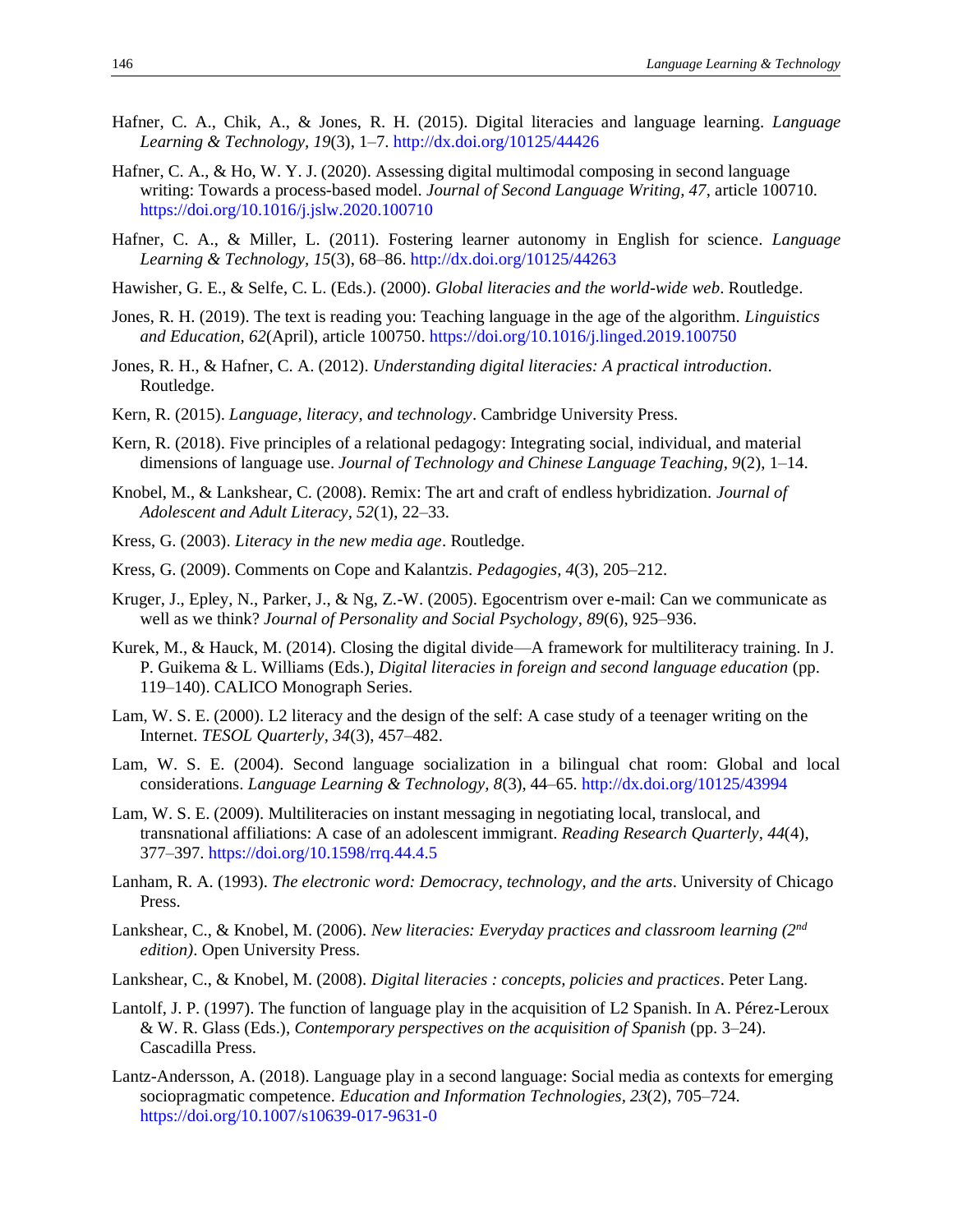- Law, J., Barny, D., & Poulin, R. (2020). Patterns of peer interaction in multimodal L2 digital social reading. *Language Learning & Technology, 24*(2), 70–85.<http://hdl.handle.net/10125/44726>
- Lenhart, A., Smith, A., Anderson, M., Duggan, M., & Perrin, A. (2015, August 6). *Teens, technology and friendships.* Pew Research Center. [https://www.pewresearch.org/internet/2015/08/06/teens](https://www.pewresearch.org/internet/2015/08/06/teens-technology-and-friendships/)[technology-and-friendships/](https://www.pewresearch.org/internet/2015/08/06/teens-technology-and-friendships/)
- Leu, D. J., Zawilinski, L., Castek, J., Banerjee, M., Housand, B. C., Liu, Y., & O'Neil, M. (2007). What Is New About The New Literacies of Online Reading Comprehension? In L. S. Rush, A. J. Eakle, & A. Berger (Eds.), *Secondary school literacy : What research reveals for classroom practice* (pp. 37– 68). National Council of Teachers of English.
- Levine, G. S. (2020). *A human ecological language pedagogy* (Vol. 104). Modern Language Journal Monograph.
- Lotherington, H., & Jenson, J. (2011). Teaching multimodal and digital literacy in L2 settings: New literacies, new basics, new pedagogies. *Annual Review of Applied LInguistics, 31*, 226–246.
- Lotherington, H., & Ronda, N. (2014). 2B or not 2B? From pencil to multimodal programming: New frontiers in communicative competencies. In J. Guikema & L. Williams (Eds.), *Digital literacies in foreign and second language education* (pp. 9–28). CALICO.
- Meyers, E. M., Erickson, I., & Small, R. V. (2013). Digital literacy and informal learning environments: An introduction. *Learning, Media and Technology, 38*(4), 355–367.
- Mina, L. (2014). Enacting identity through multimodal narratives: A study of multilingual students. In J. P. Guikema & L. Williams (Eds.), *Digital literacies in foreign and second language education* (pp. 141–158). CALICO Monograph Series.
- Nelson, M. E. (2006). Mode, meaning, and synaesthesia in multimedia L2 writing. *Language Learning & Technology, 10*(2), 56–76.<http://dx.doi.org/10125/44061>
- Nelson, M. E., & Kern, R. (2012). Language teaching and learning in the *Postlinguistic Condition?* In L. Alsagoff, S. L. McKay, G. Hu, & W. A. Renandya (Eds.), *Principles and practices for teaching English as an international language* (pp. 47-66). Routledge.
- New London Group. (1996). A pedagogy of multiliteracies: Designing social futures. *Harvard Educational Review, 66*(1), 60–92.
- O'Dowd, R., & O'Rourke, B. (2019). New developments in virtual exchange in foreign language education. *Language Learning & Technology, 23*(3), 1–7[. https://doi.org/10125/44690](https://doi.org/10125/44690)
- O'Neill, E. M. (2019). Online translator, dictionary, and search engine use among L2 students. *CALL-EJ, 20*(1), 154–177.
- Oskoz, A., & Elola, I. (2016). Digital stories: Overview. *CALICO Journal, 33*(2), 157–173.
- Oskoz, A., & Elola, I. (2020). *Digital L2 writing literacies: Directions for classroom practice*. Equinox.
- Paesani, K., Allen, H. W., & Dupuy, B. (2016). *A multiliteracies framework for collegiate foreign language teaching*. Prentice Hall.
- Pariser, E. (2011). *The filter bubble: What the internet is hiding from you*. Penguin.
- Polio, C. (2019). Keeping the language in second language writing classes. *Journal of Second Language Writing, 46*.<https://doi.org/10.1016/j.jslw.2019.100675>
- Polio, C., & Shi, L. (2012). Textual appropriation and source use in L2 writing. *Journal of Second Language Writing, 21*(2), 95–186.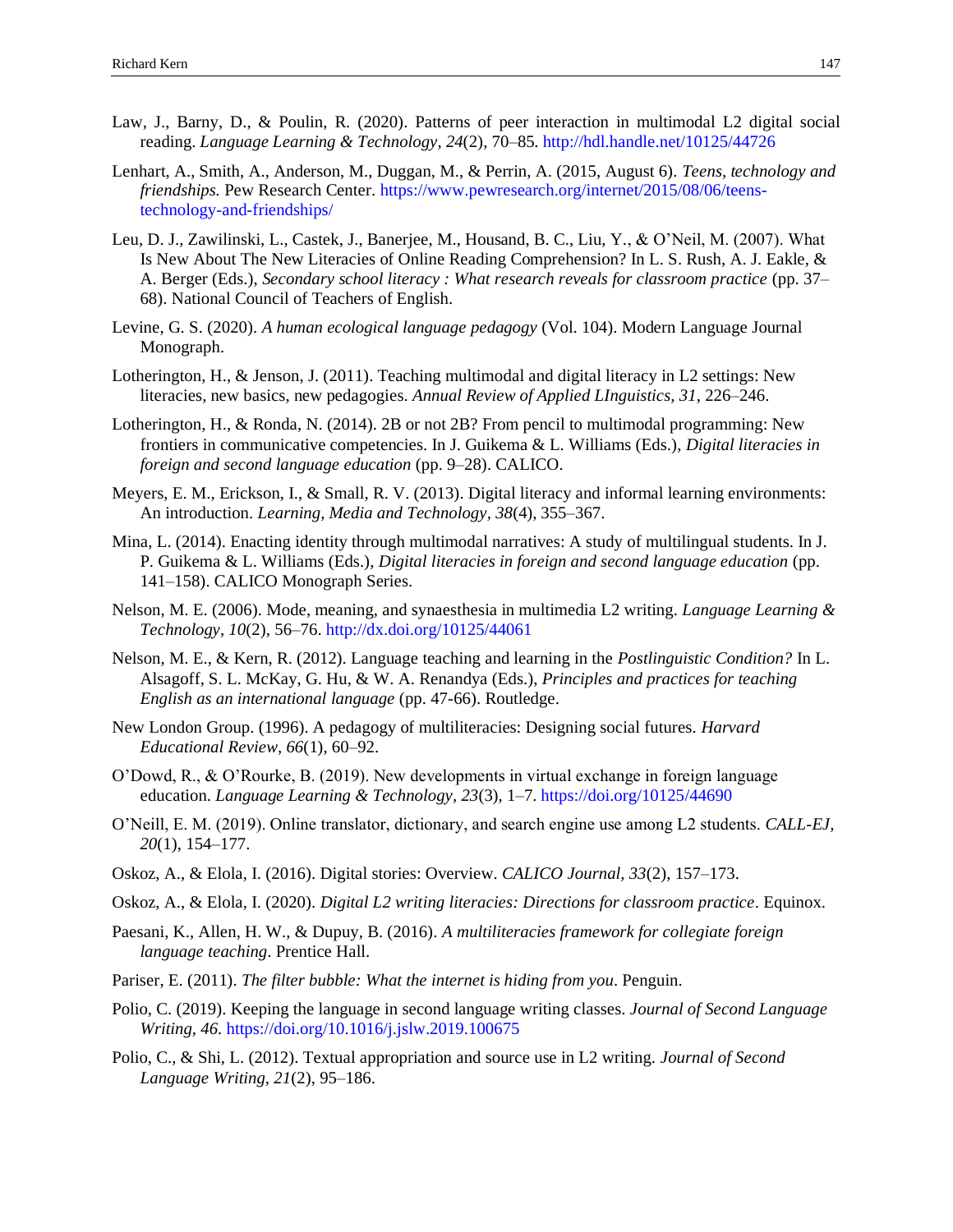- Reinhardt, J. (2019). *Gameful second and foreign language teaching and learning: Theory, research, and practice*. Palgrave Macmillan.
- Reinhardt, J., & Thorne, S. L. (2019). Digital literacies as emergent multifarious literacies. In N. Arnold & L. Ducate (Eds.), *Engaging language learners through CALL* (pp. 208–239). Equinox.
- Reinhardt, J., Warner, C., & Lange, K. (2014). Digital games as practices and texts: New literacies and genres in an L2 German class. In J. P. Guikema & L. Williams (Eds.), *Digital literacies in foreign and second language education* (pp. 159–178). CALICO Monograph Series.
- Reinking, D., McKenna, M. C., Labbo, L. D., & Kieffer, R. D. (Eds.). (1998). *Handbook of literacy and technology: Transformations in a post-typographic world*. Lawrence Erlbaum.
- Rouquette, S. (2008). Les blogs « extimes » : Analyse sociologique de l'interactivité des blogs. *TIC et Société, 2*(1).<https://doi.org/10.4000/ticetsociete.412>
- Rowlands, I., Nicholas, D., Williams, P., Huntington, P., Fieldhouse, M., Gunter, B., Withey, R., Jamali, H. R., Dobrowolski, T., & Tenopir, C. (2008). *Information behaviour of the researcher of the future*. University College London.

[http://www.jisc.ac.uk/media/documents/programmes/reppres/gg\\_final\\_keynote\\_11012008.pdf](http://www.jisc.ac.uk/media/documents/programmes/reppres/gg_final_keynote_11012008.pdf)

- Sauro, S. (2017). Online fan practices and CALL. *CALICO Journal, 34*(2), 131–146.
- Schreiber, B. R. (2015). "I am what I am": Multilingual identity and digital translanguaging. *Language Learning & Technology, 19*(3), 69–87[. http://dx.doi.org/10125/44434](http://dx.doi.org/10125/44434)
- Schreiber, B. R. (2019). "More like you": Disrupting native speakerism through a multimodal online intercultural exchange. *TESOL Quarterly, 53*(4), 1115–1138.
- Shin, D., Cimasko, T., & Yi, Y. (2020). Development of metalanguage for multimodal composing: A case study of an L2 writer's design of multimedia texts. *Journal of Second Language Writing, 47*, article 100714[. https://doi.org/10.1016/j.jslw.2020.100714](https://doi.org/10.1016/j.jslw.2020.100714)
- Snyder, I. (Ed.). (1998). *Page to screen: Taking literacy into the electronic era*. Routledge.
- Statista. (2021, January). *Global digital population as of January 2021*. <https://www.statista.com/statistics/617136/digital-population-worldwide/>
- Storch, N., & Li, M. (2017). Second language writing in the age of CMC: Affordances, multimodality, and collaboration. *Journal of Second Language Writing, 36*, 1–5.
- Sykes, J. M. (2019). Emergent digital discourses: What can we learn from hashtags and digital games to expand learners' second language repertoire? *Annual Review of Applied LInguistics, 39*, 128–145.
- Thomas, M., & Peterson, M. (2014). Web 2.0 and language learning: Rhetoric and reality. *CALICO Journal, 31*(1), i–iii.
- Thorne, S. L., & Reinhardt, J. (2008). "Bridging activities," new media literacies, and advanced foreign language proficiency. *CALICO Journal, 25*(3), 558–572.
- Vaisman, C. (2011). Performing girlhood through typographic play in Hebrew blogs. In C. Thurlow & K. Mroczek (Eds.), *Digital discourse: Language in the new media* (pp. 177–196). Oxford University Press.
- van Leeuwen, T. (2015). Multimodality in education: Some directions and some questions. *TESOL Quarterly, 49*(3), 582–589.<https://doi.org/10.1002/tesq.242>
- VanKooten, C. (2013). Toward a rhetorically sensitive assessment model for new media composition. In H. A. McKee & D. N. DeVoss (Eds.), *Digital writing assessment & evaluation* (n.p.). Computers and Composition Digital Press / Utah State University Press. [https://ccdigitalpress.org/book/dwae/09\\_vankooten.html](https://ccdigitalpress.org/book/dwae/09_vankooten.html)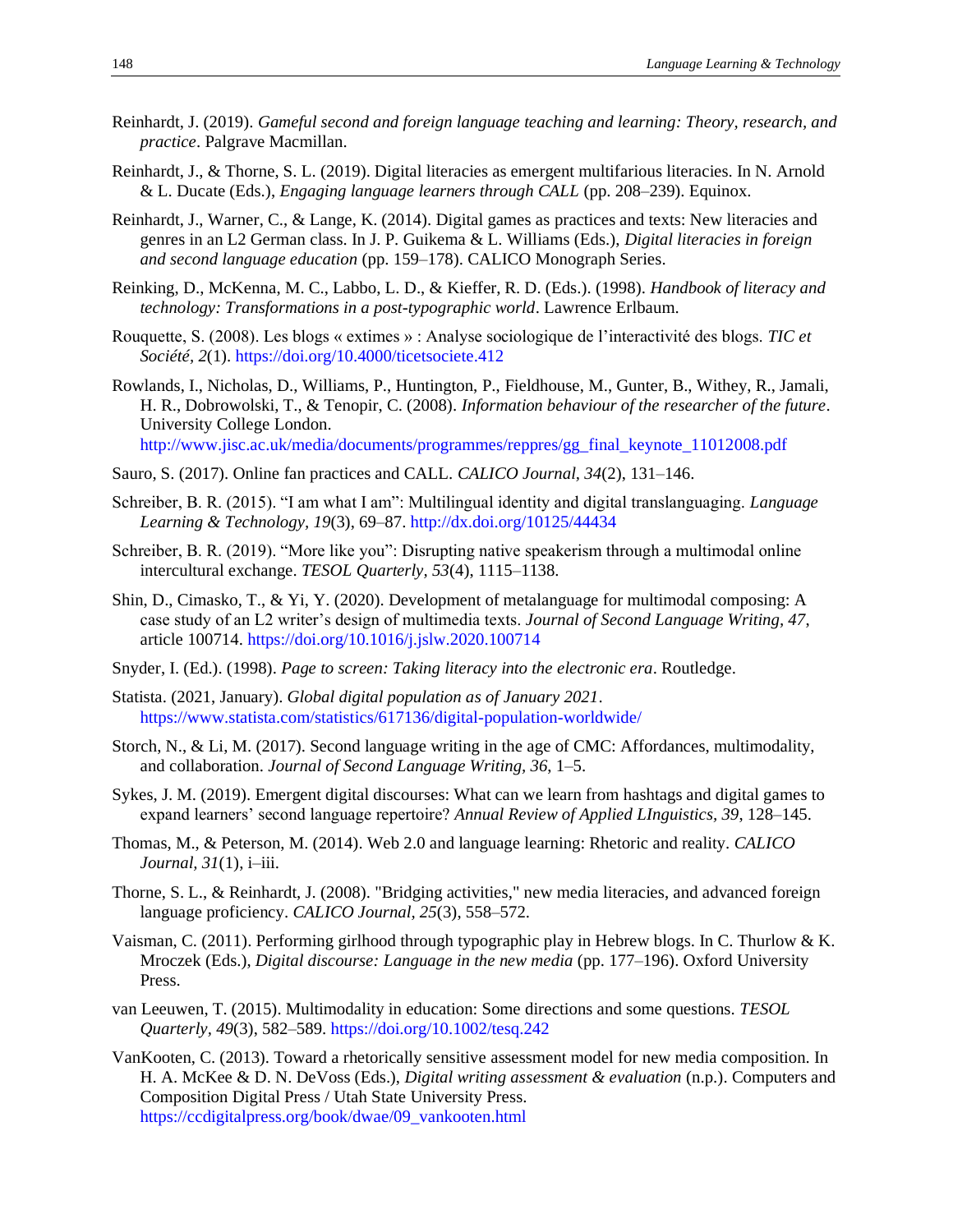- Vygotsky, L. S. (1978). *Mind in society: The development of higher psychological processes*. Harvard University Press.
- Ware, P., Kern, R., & Warschauer, M. (2016). The development of digital literacies. In R. Manchón & P. K. Matsuda (Eds.), *Handbook of second and foreign language writing* (pp. 307–328). Mouton De Gruyter.
- Warner, C., & Dupuy, B. (2018). Moving toward multiliteracies in foreign language teaching: Past and present perspectives ... and beyond. *Foreign Language Annals, 51*(1), 116–128.
- Warschauer, M. (1997). From the Editor. *Language Learning & Technology, 1*(1), 1. <http://dx.doi.org/10125/25006>
- Warschauer, M. (1999). *Electronic literacies: Language, culture, and power in online education*. Erlbaum.
- Warschauer, M. (2010). Digital literacy studies: Progress and prospects. In M. Baynham & M. Prinsloo (Eds.), *The future of literacy studies* (pp. 123–140). Palgrave Macmillan.
- Williams, L., Abraham, L. B., & Bostelmann, E. D. (2014). A survey-driven study of the use of digital tools for language learning and teaching. In J. P. Guikema & L. Williams (Eds.), *Digital literacies in foreign and second language education* (pp. 29–67). CALICO Monograph Series.
- Williams, R. (2020, May 29). *Mobile data surges 75% amid jump in video streaming*. Mobile Markerter. [https://www.mobilemarketer.com/news/mobile-data-surges-75-amid-jump-in-video](https://www.mobilemarketer.com/news/mobile-data-surges-75-amid-jump-in-video-streaming/578824/)[streaming/578824/](https://www.mobilemarketer.com/news/mobile-data-surges-75-amid-jump-in-video-streaming/578824/)
- Yang, Y.-F. (2012). Multimodal composing in digital storytelling. *Computers and Composition, 29*(3), 221–238.<https://doi.org/10.1016/j.compcom.2012.07.001>
- Yi, Y., Shin, D., & Cimasko, T. (2020). Special issue: Multimodal composing in multilingual learning and teaching contexts. *Journal of Second Language Writing, 47*, 1–6. <https://doi.org/10.1016/j.jslw.2020.100717>
- Zuboff, S. (2019). *The age of surveillance capitalism: The fight for a human future at the new frontier of power*. Public Affairs.